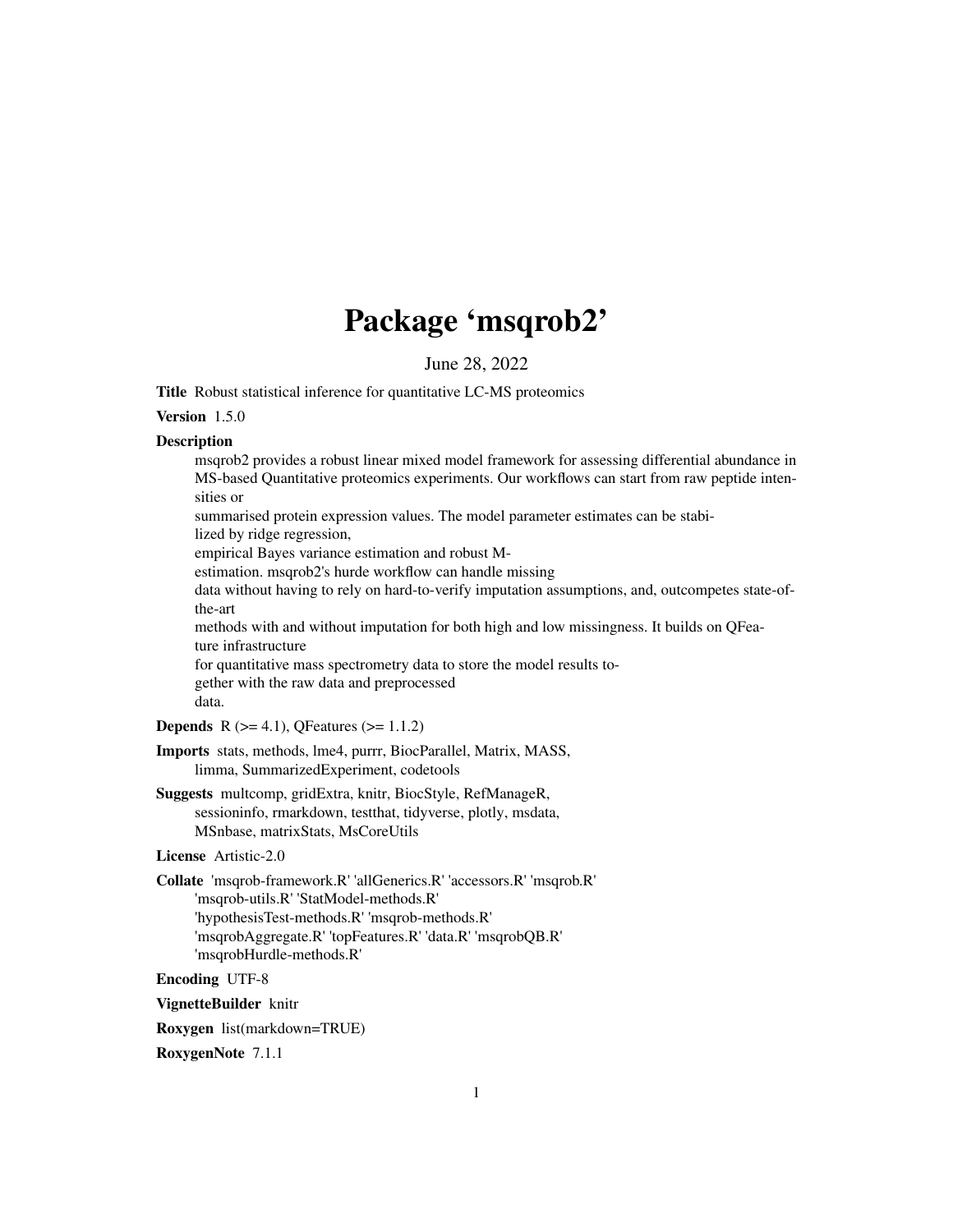biocViews Proteomics, MassSpectrometry, DifferentialExpression, MultipleComparison, Regression, ExperimentalDesign, Software, ImmunoOncology, Normalization, TimeCourse, Preprocessing

URL <https://github.com/statOmics/msqrob2>

#### BugReports <https://github.com/statOmics/msqrob2/issues>

git\_url https://git.bioconductor.org/packages/msqrob2

git\_branch master

git\_last\_commit 21d49ef

git\_last\_commit\_date 2022-04-26

Date/Publication 2022-06-28

Author Lieven Clement [aut, cre] (<<https://orcid.org/0000-0002-9050-4370>>), Laurent Gatto [aut] (<<https://orcid.org/0000-0002-1520-2268>>), Oliver M. Crook [aut] (<<https://orcid.org/0000-0001-5669-8506>>), Adriaan Sticker [ctb], Ludger Goeminne [ctb], Milan Malfait [ctb] (<<https://orcid.org/0000-0001-9144-3701>>), Stijn Vandenbulcke [aut]

Maintainer Lieven Clement <lieven.clement@ugent.be>

### R topics documented:

| $getContrast, StatModel-method \dots \dots \dots \dots \dots \dots \dots \dots \dots \dots \dots \dots \dots$ | 3              |
|---------------------------------------------------------------------------------------------------------------|----------------|
|                                                                                                               |                |
|                                                                                                               | $\overline{5}$ |
|                                                                                                               |                |
|                                                                                                               |                |
|                                                                                                               |                |
|                                                                                                               |                |
|                                                                                                               |                |
|                                                                                                               |                |
|                                                                                                               |                |
|                                                                                                               |                |
|                                                                                                               |                |
|                                                                                                               |                |
|                                                                                                               |                |
|                                                                                                               |                |
|                                                                                                               |                |

**Index** [27](#page-26-0)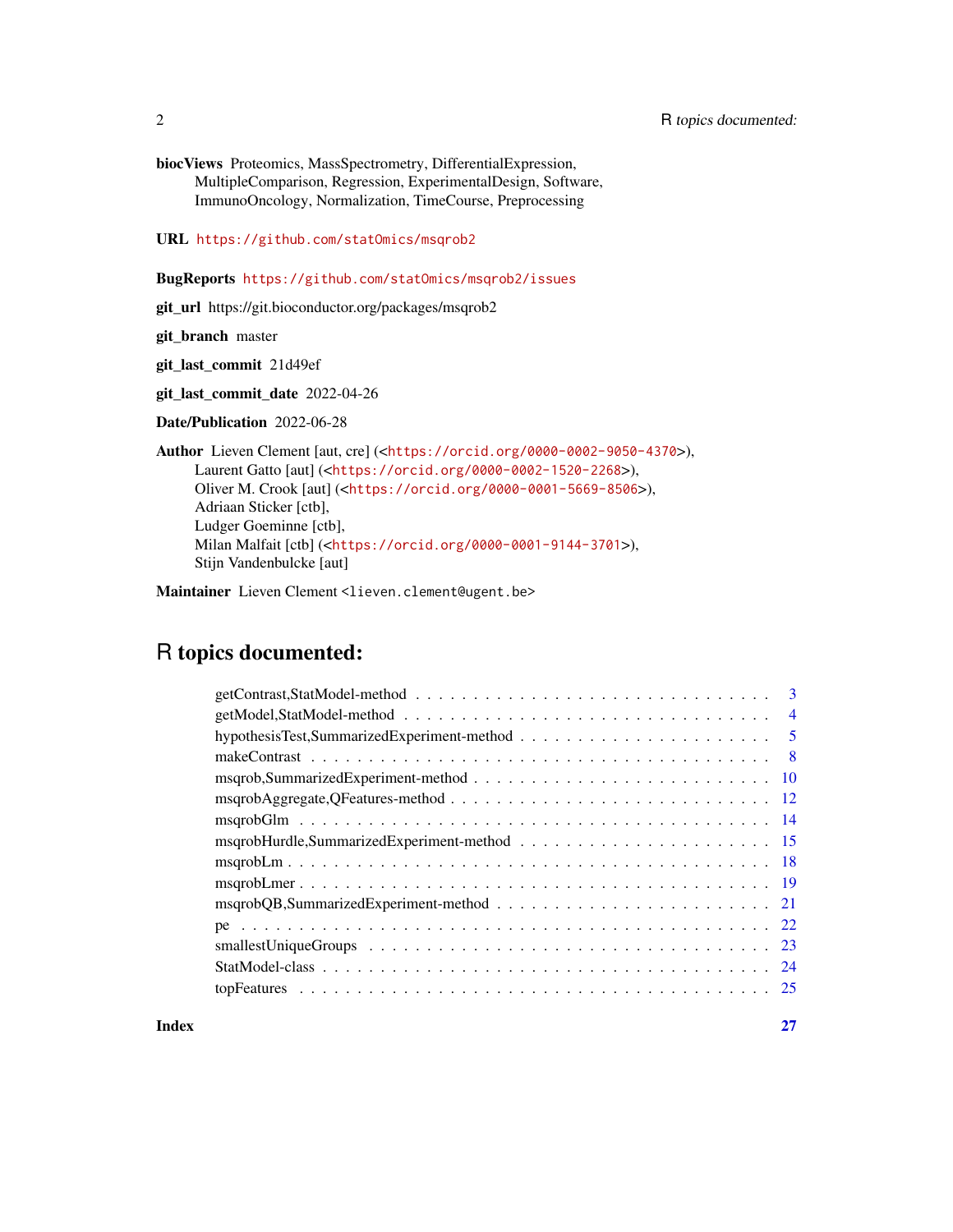<span id="page-2-0"></span>getContrast,StatModel-method

*Methods for StatModel class*

#### Description

Methods for StatModel class

getContrast(object, L) to calculate contrasts of the model parameters

var Contrast(object, L) to calculate the variance-covariance matrix of the contrasts

#### Usage

## S4 method for signature 'StatModel' getContrast(object, L)

## S4 method for signature 'StatModel' varContrast(object, L)

#### Arguments

| object | A list with elements of the class StatModel that are estimated using the msgrob<br>function                                                                                                                     |
|--------|-----------------------------------------------------------------------------------------------------------------------------------------------------------------------------------------------------------------|
|        | contrast numeric matrix specifying one or more contrasts of the linear model<br>coefficients to be tested equal to zero. The rownames of the matrix should be<br>equal to the names of parameters of the model. |

#### Value

A matrix with the calculated contrasts or variance-covariance matrix of contrasts

```
data(pe)
# Aggregate peptide intensities in protein expression values
pe <- aggregateFeatures(pe, i = "peptide", fcol = "Proteins", name = "protein")
# Fit msqrob model
pe \leq msqrob(pe, i = "protein", formula = \simcondition)
# Define contrast
getCoef(rowData(pe[["protein"]])$msqrobModels[[1]])
# Define contrast for log2 fold change between condition c and condition b:
L <- makeContrast("conditionc - conditionb=0", c("conditionb", "conditionc"))
getContrast(rowData(pe[["protein"]])$msqrobModels[[1]], L)
varContrast(rowData(pe[["protein"]])$msqrobModels[[1]], L)
```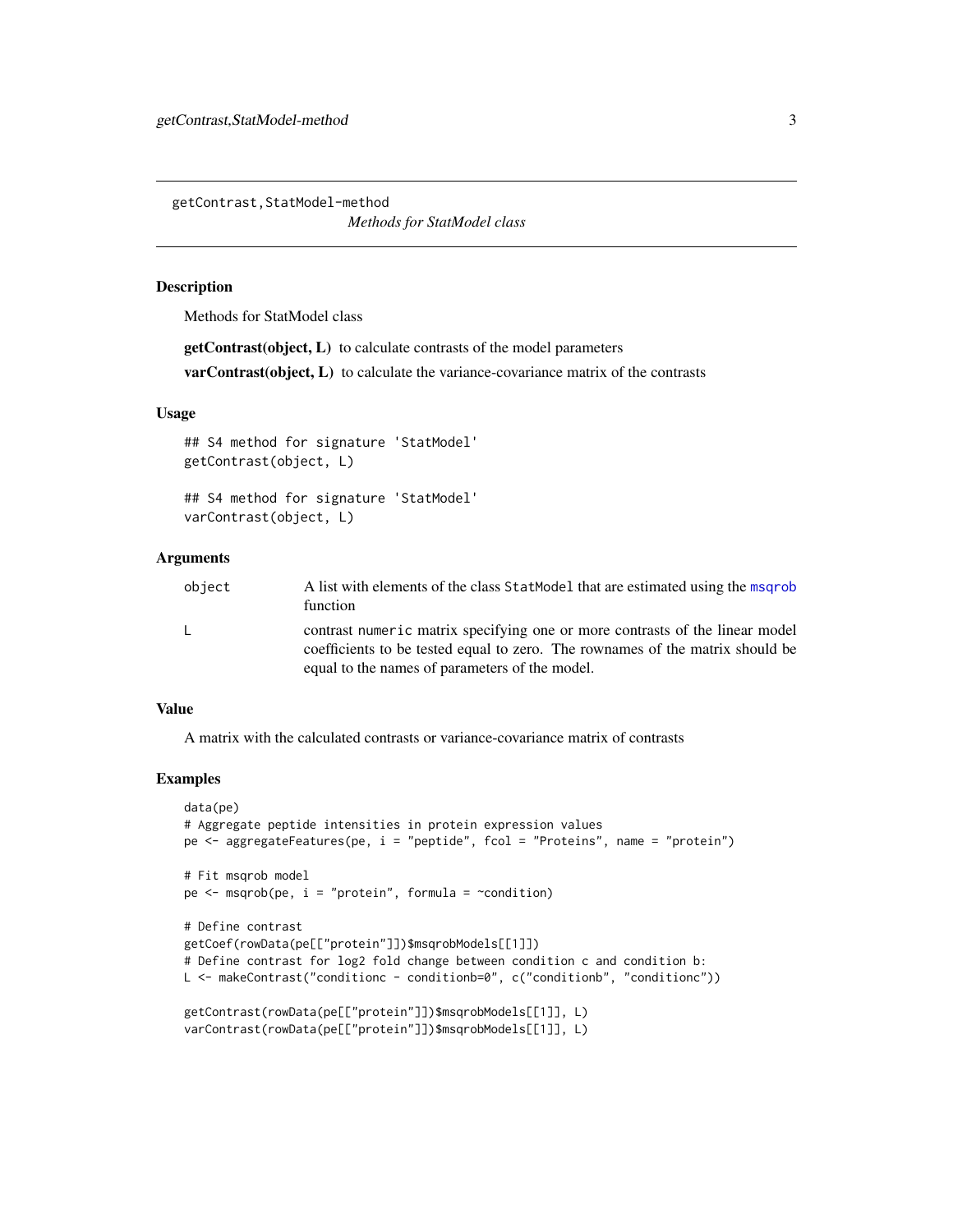<span id="page-3-0"></span>getModel,StatModel-method

*Accessor functions for StatModel class*

#### **Description**

Accessor functions for StatModel class

getModel(object) to get model getFitMethod(object) to get the parameter estimation method getCoef(object) to get the parameter estimates of the mean model getDF(object) to get the residual degrees of freedom of the model getVar(object) to get the residual variance of the model getSigma(object) to get the residual standard deviation of the model getDfPosterior(object) to get the degrees of freedom of the empirical Bayes variance estimator getVarPosterior(object) to get the empirical Bayes variance getSigmaPosterior(object) to get the empirical Bayes standard deviation getVcovUnscaled(object) to get the unscaled variance covariance matrix of the model parameters

#### Usage

```
## S4 method for signature 'StatModel'
getModel(object)
## S4 method for signature 'StatModel'
getFitMethod(object)
## S4 method for signature 'StatModel'
getCoef(object)
## S4 method for signature 'StatModel'
getDfPosterior(object)
## S4 method for signature 'StatModel'
getVarPosterior(object)
## S4 method for signature 'StatModel'
getSigmaPosterior(object)
## S4 method for signature 'StatModel'
getDF(object)
## S4 method for signature 'StatModel'
getVar(object)
```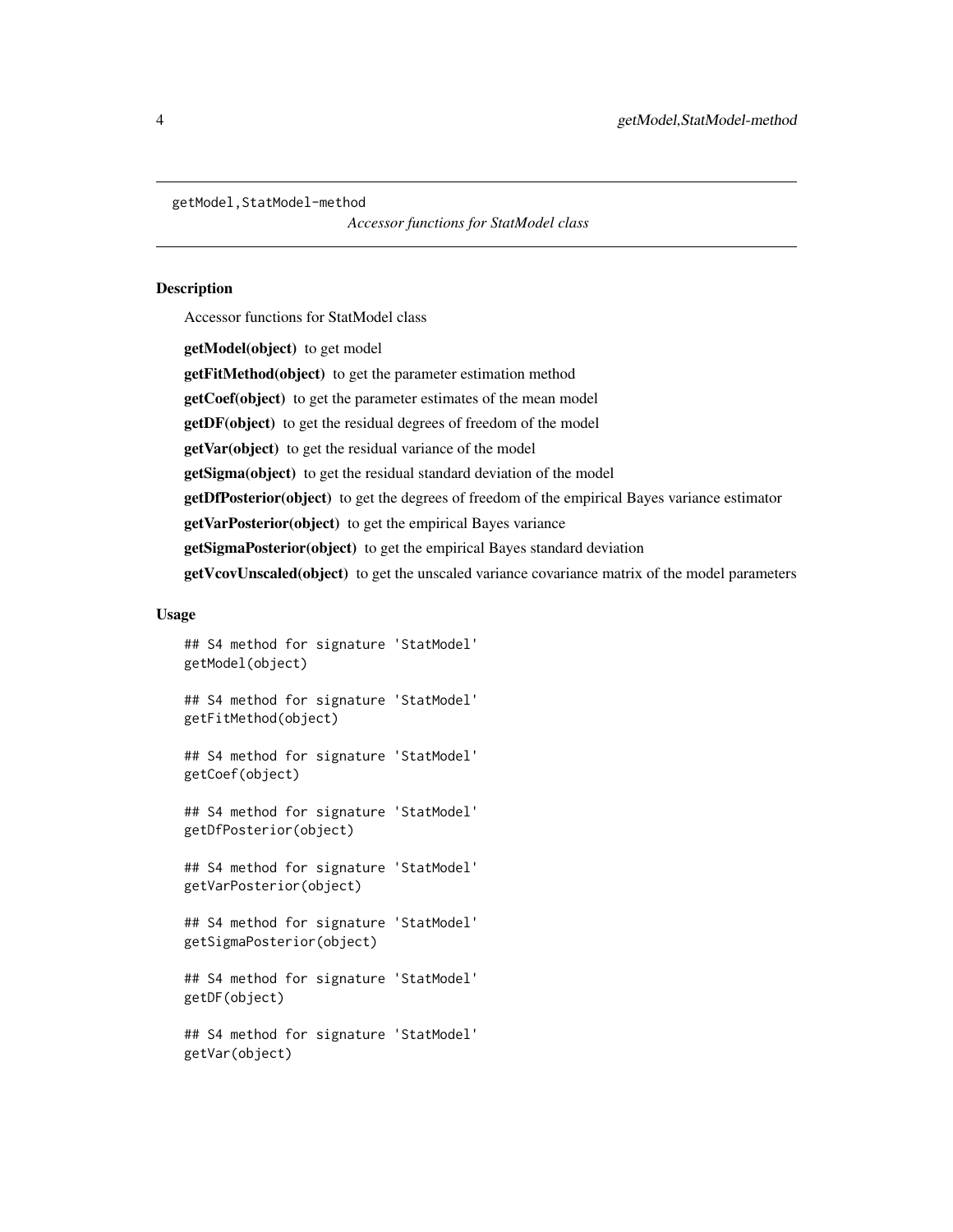<span id="page-4-0"></span>## S4 method for signature 'StatModel' getSigma(object)

## S4 method for signature 'StatModel' getVcovUnscaled(object)

#### **Arguments**

object StatModel object

#### Value

The requested parameter of the StatModel object

#### Examples

data(pe)

```
# Aggregate peptide intensities in protein expression values
pe <- aggregateFeatures(pe, i = "peptide", fcol = "Proteins", name = "protein")
# Fit msqrob model
pe \leq msqrob(pe, i = "protein", formula = \simcondition)
getCoef(rowData(pe[["protein"]])$msqrobModels[[1]])
getModel(rowData(pe[["protein"]])$msqrobModels[[1]])
getFitMethod(rowData(pe[["protein"]])$msqrobModels[[1]])
```

```
# Similar for the remaining accessors
```
hypothesisTest,SummarizedExperiment-method *Parameter estimates, standard errors and statistical inference on differential expression analysis*

#### Description

Summary table of the estimates for differential expression of features

#### Usage

```
## S4 method for signature 'SummarizedExperiment'
hypothesisTest(
 object,
  contrast,
  adjust.method = "BH",
 modelColumn = "msqrobModels",
  resultsColumnNamePrefix = "",
  overwrite = FALSE
```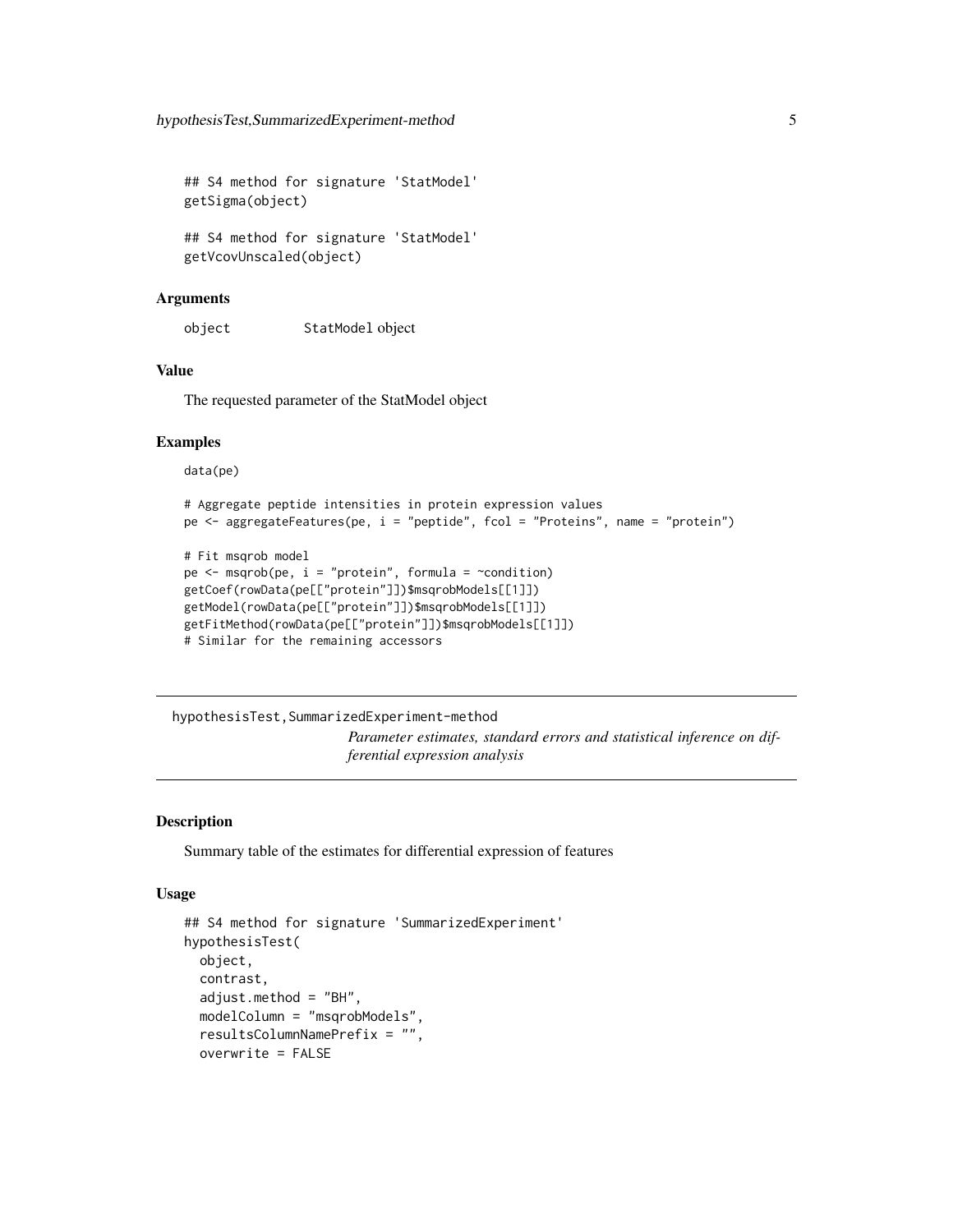```
## S4 method for signature 'SummarizedExperiment'
hypothesisTestHurdle(
 object,
 contrast,
 adjust.method = "BH",
 modelColumn = "msqrobHurdle",
  resultsColumnNamePrefix = "hurdle_",
  overwrite = FALSE
\mathcal{L}## S4 method for signature 'QFeatures'
hypothesisTest(
 object,
 i,
  contrast,
  adjust.method = "BH",modelColumn = "msqrobModels",
 resultsColumnNamePrefix = "",
 overwrite = FALSE
)
## S4 method for signature 'QFeatures'
hypothesisTestHurdle(
 object,
  i,
  contrast,
  adjust.method = "BH",
 modelColumn = "msqrobHurdle",
 resultsColumnNamePrefix = "hurdle_",
 overwrite = FALSE
\mathcal{L}
```
#### Arguments

 $\mathcal{L}$ 

| object        | SummarizedExperiment or QFeatures instance                                                                                                                                                                                                                                                                                                                                                                                                                                                                                                                                                            |
|---------------|-------------------------------------------------------------------------------------------------------------------------------------------------------------------------------------------------------------------------------------------------------------------------------------------------------------------------------------------------------------------------------------------------------------------------------------------------------------------------------------------------------------------------------------------------------------------------------------------------------|
| contrast      | numeric matrix specifying one or more contrasts of the linear model coefficients<br>to be tested equal to zero. If multiple contrasts are given (multiple columns)<br>then results will be returned for each contrast. The rownames of the matrix<br>should be equal to the names of parameters of the model that are involved in the<br>contrast. The column names of the matrix will be used to construct names to<br>store the results in the rowData of the Summarized Experiment or of the assay of<br>the QFeatures object. The contrast matrix can be made using the makeContrast<br>function. |
| adjust.method | character specifying the method to adjust the p-values for multiple testing.<br>Options, in increasing conservatism, include "none"', "BH"', "BY"' and "holm"'.<br>See 'p.adjust' for the complete list of options. Default is "BH" the Benjamini-                                                                                                                                                                                                                                                                                                                                                    |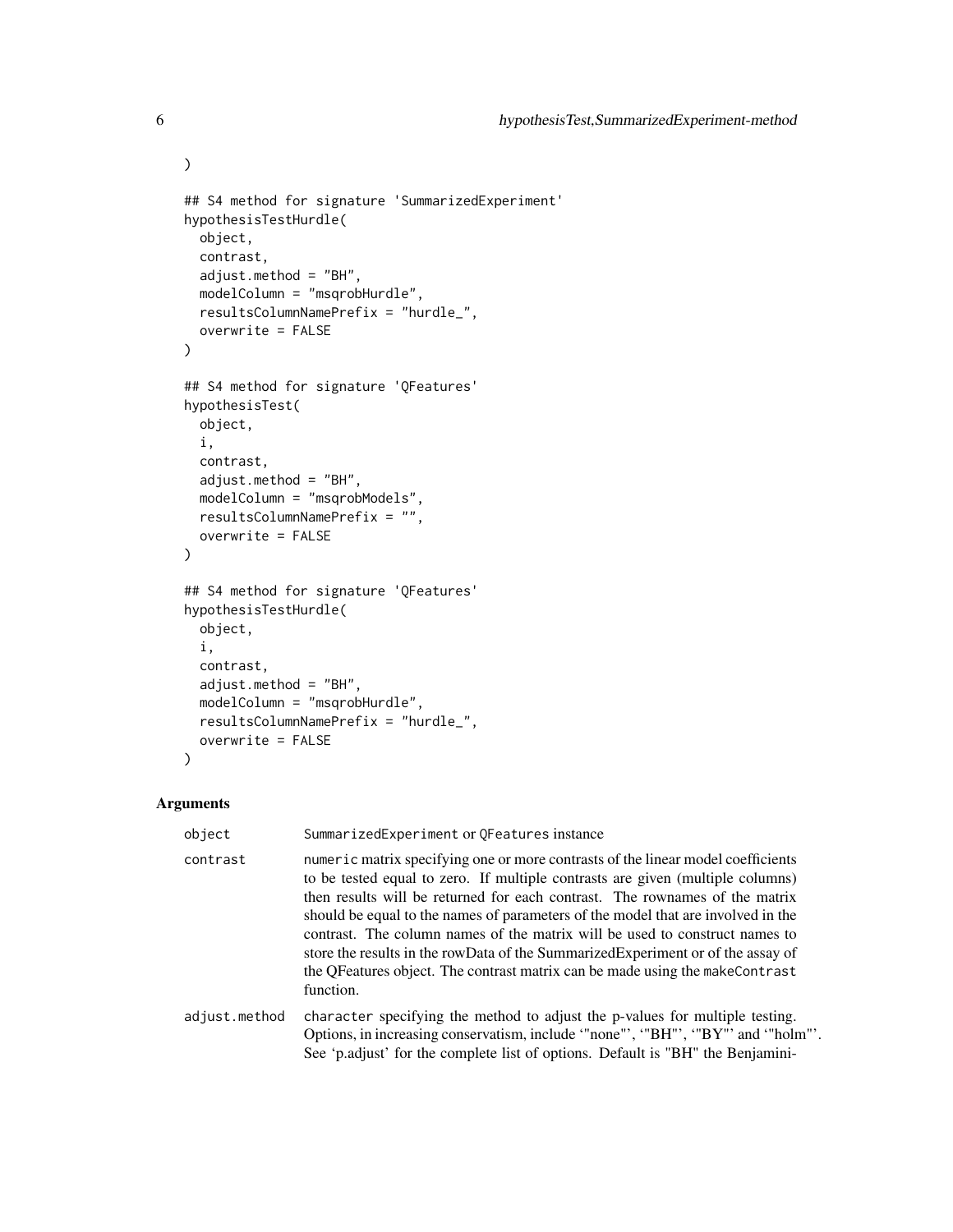Hochberg method to controle the False Discovery Rate (FDR).

modelColumn character to indicate the variable name that was used to store the msqrob models in the rowData of the SummarizedExperiment instance or of the assay of the QFeatures instance. Default is "msqrobModels" when the hypothesisTest function is used and "msqrobHurdle" for hypothesisTestHurdle.

#### resultsColumnNamePrefix

|           | character to indicate the the prefix for the variable name that will be used to<br>store test results in the rowData of the SummarizedExperiment instance or of<br>the assay of the QFeatures instance. Default is "" so that the variable name with<br>the results will be the column name of the column in the contrast matrix L. If L<br>is a matrix with multiple columns, multiple results columns will be made, one<br>for each contrast. If L is a matrix with a single column which has no column<br>names and if results ColumnNamePrefix="" the results will be stored in the col-<br>umn with name msqrobResults. For hypothesisTestHurdle the default prefix is<br>"hurdle_". If L is a matrix with one column and has no column names and if re-<br>sultsColumnNamePrefix="hurdle_" the results will be stored in the column with<br>name hurdleResults. |
|-----------|-----------------------------------------------------------------------------------------------------------------------------------------------------------------------------------------------------------------------------------------------------------------------------------------------------------------------------------------------------------------------------------------------------------------------------------------------------------------------------------------------------------------------------------------------------------------------------------------------------------------------------------------------------------------------------------------------------------------------------------------------------------------------------------------------------------------------------------------------------------------------|
| overwrite | boolean(1) to indicate if the column in the rowData has to be overwritten if the<br>modelColumnName already exists. Default is FALSE.                                                                                                                                                                                                                                                                                                                                                                                                                                                                                                                                                                                                                                                                                                                                 |
| i         | character or integer to specify the element of the QFeatures that contains                                                                                                                                                                                                                                                                                                                                                                                                                                                                                                                                                                                                                                                                                                                                                                                            |

#### Value

A SummarizedExperiment or a QFeatures instance augmented with the test results.

the log expression intensities that will be modelled.

#### Author(s)

Lieven Clement

```
# Load example data
# The data are a Feature object containing
# a SummarizedExperiment named "peptide" with MaxQuant peptide intensities
# The data are a subset of spike-in the human-ecoli study
# The variable condition in the colData of the Feature object
# contains information on the spike in condition a-e (from low to high)
data(pe)
# Aggregate peptide intensities in protein expression values
pe <- aggregateFeatures(pe, i = "peptide", fcol = "Proteins", name = "protein")
# Fit msqrob model
pe \leq msqrob(pe, i = "protein", formula = \simcondition)
# Define contrast
getCoef(rowData(pe[["protein"]])$msqrobModels[[1]])
# Assess log2 fold change between condition c and condition b
L <- makeContrast(
```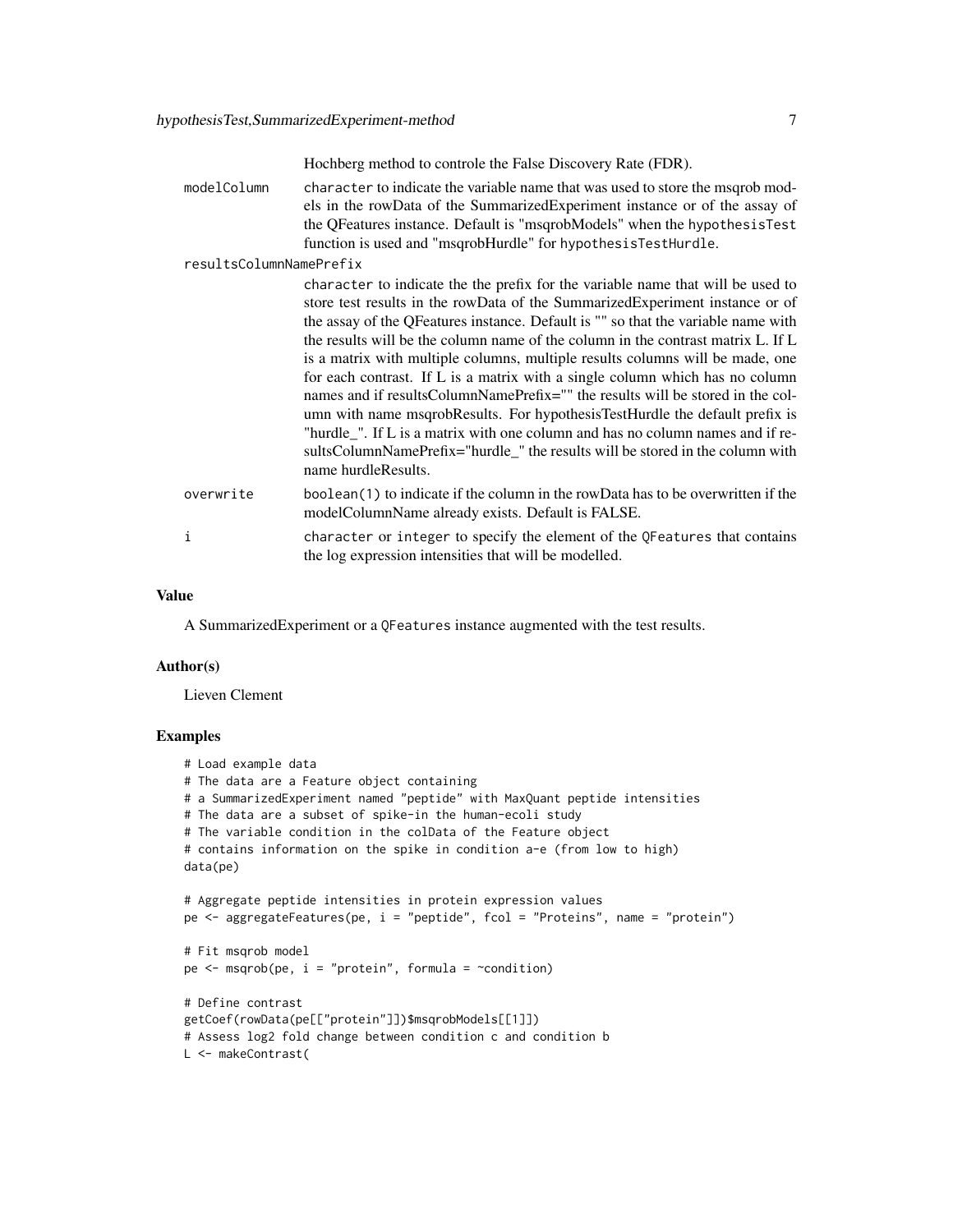```
"conditionc - conditionb=0",
    c("conditionb", "conditionc")
)
# example SummarizedExperiment instance
se <- pe[["protein"]]
se <- hypothesisTest(se, L)
head(rowData(se)$"conditionc - conditionb", 10)
# Volcano plot
plot(-log10(pval) ~ logFC,
    rowData(se)$"conditionc - conditionb",
    col = (adjPval < 0.05) + 1)
# Example for QFeatures instance
# Assess log2 fold change between condition b and condition a (reference class),
# condition c and condition a, and, condition c and condition b.
L <- makeContrast(
    c(
        "conditionb=0",
        "conditionc=0",
        "conditionc - conditionb=0"
   ),
    c("conditionb", "conditionc")
\mathcal{L}pe <- hypothesisTest(pe, i = "protein", L)
head(rowData(pe[["protein"]])$"conditionb", 10)
# Volcano plots
par(mfrow = c(1, 3))plot(-log10(pval) ~ logFC,
    rowData(pe[["protein"]])$"conditionb",
    col = (adjPval < 0.05) + 1,main = "log2 FC b-a")
plot(-log10(pval) ~ logFC,
    rowData(pe[["protein"]])$"conditionc",
    col = (adjPval < 0.05) + 1,main = "log2 FC c-a"
)
plot(-log10(pval) ~ logFC,
    rowData(pe[["protein"]])$"conditionc - conditionb",
    col = (adjPval < 0.05) + 1,main = "log2 FC c-b"
\mathcal{L}# Hurdle method
pe \leq msqrobHurdle(pe, i = "protein", formula = \simcondition)
pe <- hypothesisTestHurdle(pe, i = "protein", L)
head(rowData(pe[["protein"]])$"hurdle_conditionb", 10)
```
makeContrast *Make contrast matrix*

<span id="page-7-0"></span>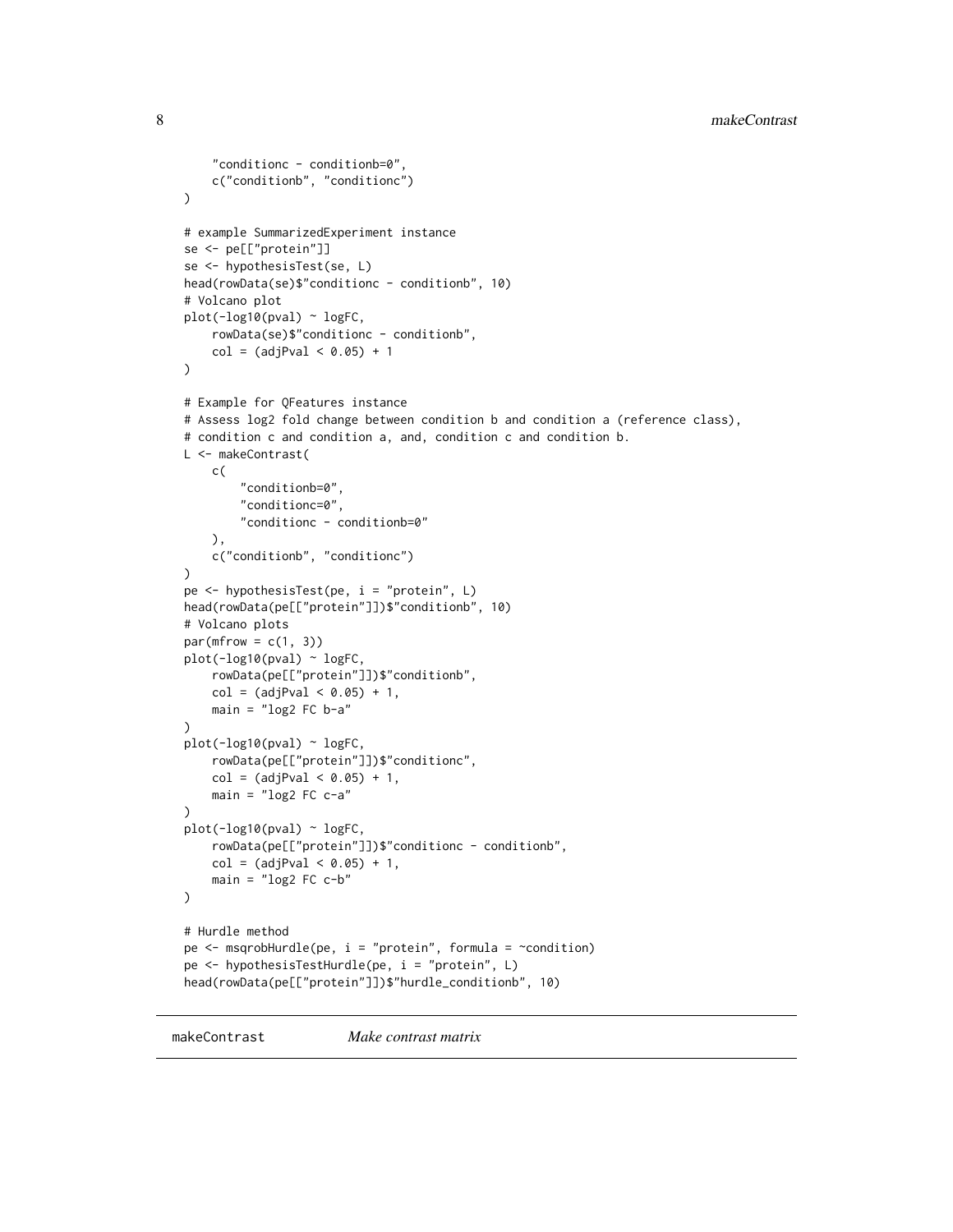#### makeContrast 9

#### Description

Construct the contrast matrix corresponding to specified contrasts of a set of parameters.

#### Usage

makeContrast(contrasts, parameterNames)

#### Arguments

| contrasts | character vector specifying contrasts, <i>i.e.</i> the linear combination of the model-<br>parameters that equals to zero.                                                                                                                                                                                                                                                                                                                                                                                                                                                                                                                                                 |
|-----------|----------------------------------------------------------------------------------------------------------------------------------------------------------------------------------------------------------------------------------------------------------------------------------------------------------------------------------------------------------------------------------------------------------------------------------------------------------------------------------------------------------------------------------------------------------------------------------------------------------------------------------------------------------------------------|
|           | parameterNames character vector specifying the model parameters that are involved in the con-<br>trasts, e.g if we model data of three conditions using a factor condition with three<br>levels a, b and c then our model will have 3 mean parameters named (Intercept),<br>condition and condition c. Hence the log2 fold change between b and a is con-<br>ditionb. Under the null hypothesis the log2 fold change equals 0. Which is to<br>be encoded as "condition $b=0$ ". If we would like to test for $log2$ fold change be-<br>tween condition c and b we assess if the log2 fold change condition-condition<br>equals 0, encoded as "condition-condition $c=0$ ". |

#### Value

A numeric contrast matrix with rownames that equal the model parameters that are involved in the contrasts

```
makeContrast(c("conditionb = 0"),
    parameterNames = c(
        "(Intercept)",
        "conditionb",
        "conditionc"
    )
\mathcal{L}makeContrast(c("conditionc=0"),
    parameterNames = c("conditionc")
)
makeContrast(c(
    "conditionb=0",
    "conditionc=0",
    "conditionc-conditionb=0"
),
parameterNames = c(
    "conditionb",
    "conditionc"
)
\mathcal{L}
```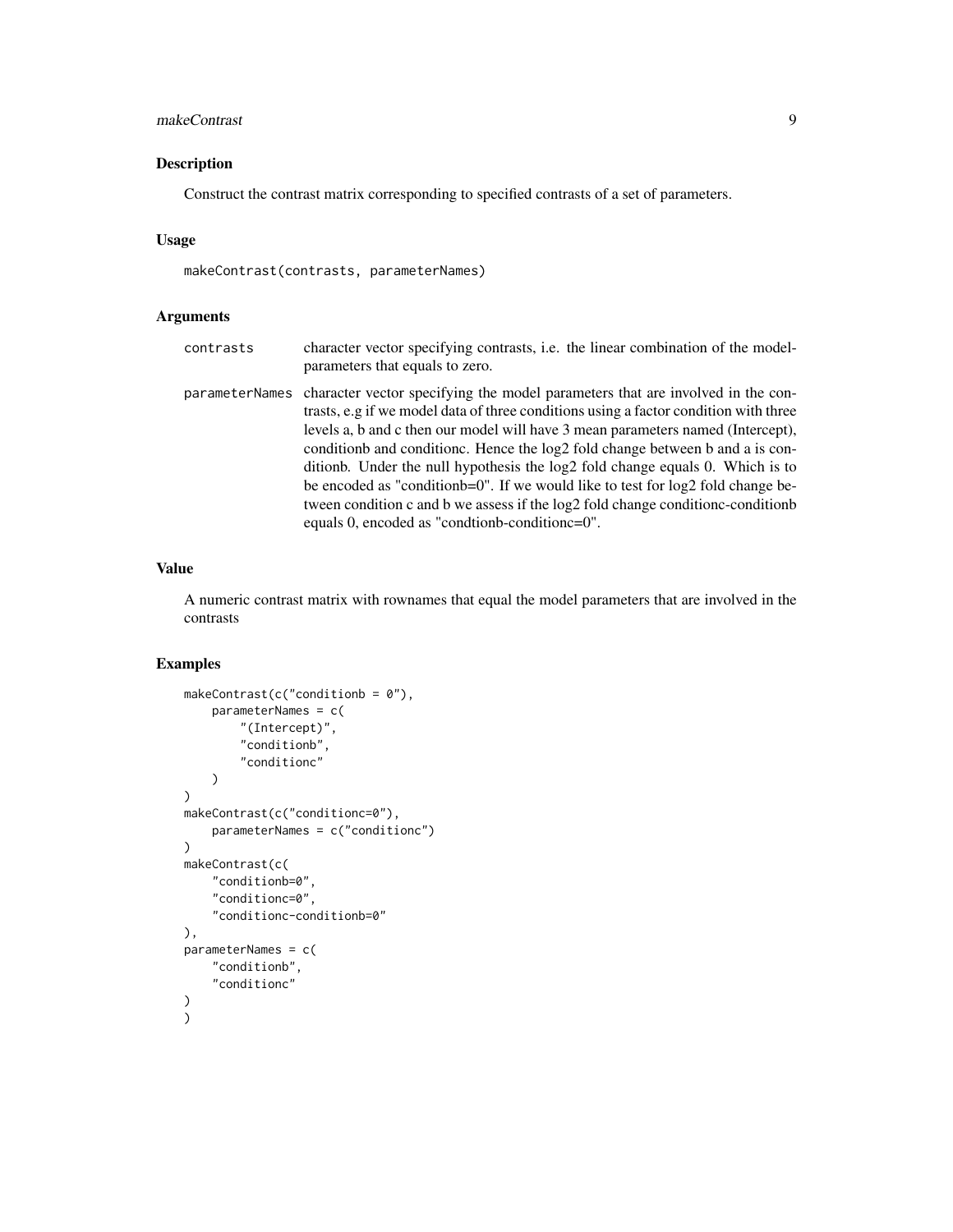<span id="page-9-0"></span>msqrob,SummarizedExperiment-method

*Methods to fit msqrob models with ridge regression and/or random effects using lme4*

#### <span id="page-9-1"></span>Description

Parameter estimation of msqrob models for QFeatures and SummarizedExperiment instance.

#### Usage

```
## S4 method for signature 'SummarizedExperiment'
msqrob(
 object,
  formula,
 modelColumnName = "msqrobModels",
 overwrite = FALSE,
  robust = TRUE,ridge = FALSE,
 maxitRob = 1,tol = 1e-06,doQR = TRUE,lmerArgs = list(control = lmerControl(calc.derivs = FALSE)))
## S4 method for signature 'QFeatures'
msqrob(
 object,
  i,
 formula,
 modelColumnName = "msqrobModels",
 overwrite = FALSE,
 robust = TRUE,
 ridge = FALSE,
 maxitRob = 1,tol = 1e-06,
 doQR = TRUE,lmerArgs = list(control = lmerControl(calc.derivs = FALSE))
)
```
#### Arguments

| object  | SummarizedExperiment or OFeatures instance                                    |
|---------|-------------------------------------------------------------------------------|
| formula | Model formula. The model is built based on the covariates in the data object. |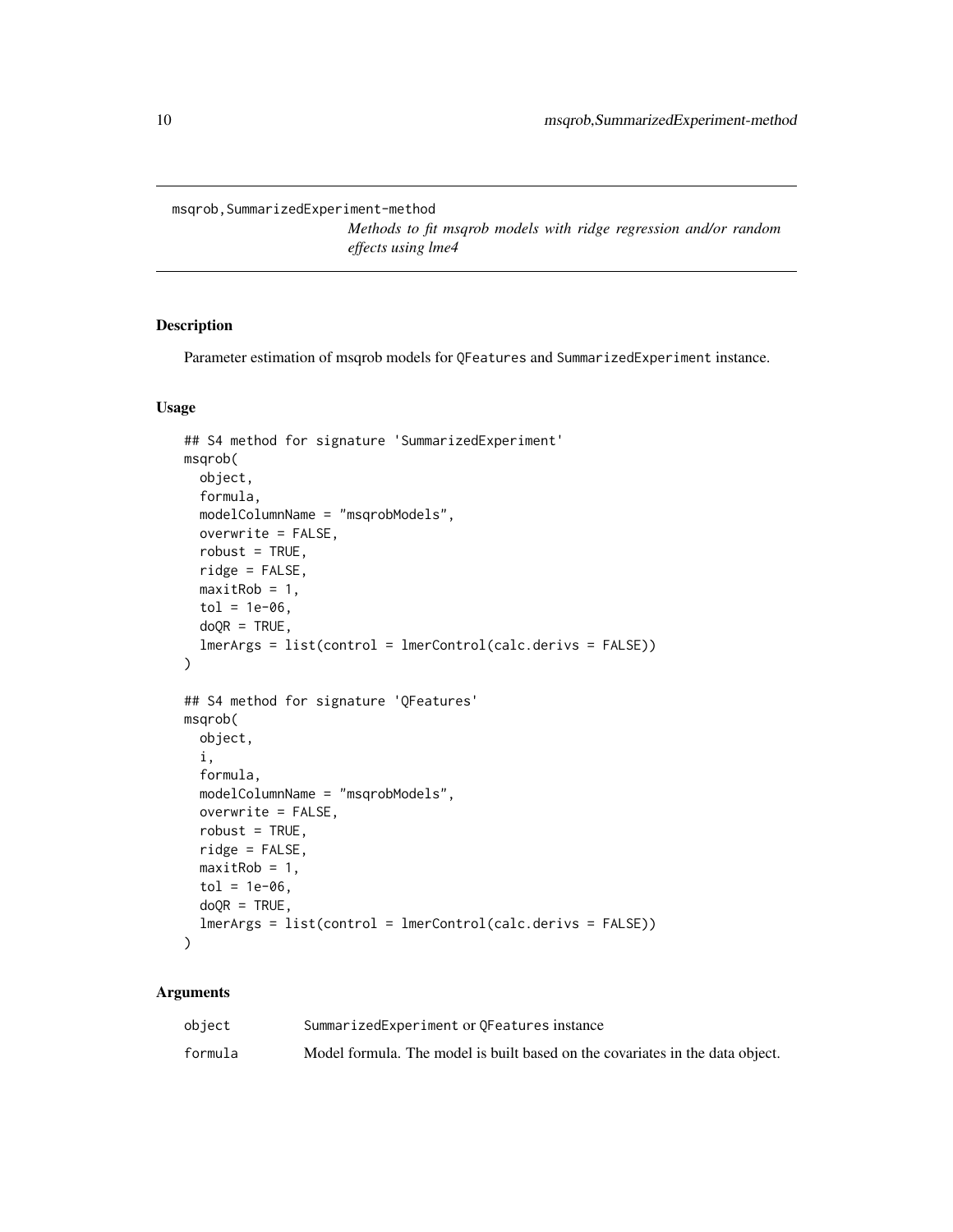| modelColumnName |                                                                                                                                                                                                                                                                                                                                                                |
|-----------------|----------------------------------------------------------------------------------------------------------------------------------------------------------------------------------------------------------------------------------------------------------------------------------------------------------------------------------------------------------------|
|                 | character to indicate the variable name that is used to store the msqrob models<br>in the rowData of the SummarizedExperiment instance or of the assay of the<br>QFeatures instance. Default is "msqrobModels".                                                                                                                                                |
| overwrite       | boolean(1) to indicate if the column in the rowData has to be overwritten if the<br>modelColumnName already exists. Default is FALSE.                                                                                                                                                                                                                          |
| robust          | boolean(1) to indicate if robust regression is performed to account for outliers.<br>Default is TRUE. If FALSE an OLS fit is performed.                                                                                                                                                                                                                        |
| ridge           | boolean(1) to indicate if ridge regression is performed. Default is FALSE. If<br>TRUE the fixed effects are estimated via penalized regression and shrunken to<br>zero.                                                                                                                                                                                        |
| maxitRob        | numeric(1) indicating the maximum iterations in the IRWLS algorithm used in<br>the M-estimation step of the robust regression.                                                                                                                                                                                                                                 |
| tol             | numeric(1) indicating the tolerance for declaring convergence of the M-estimation<br>loop.                                                                                                                                                                                                                                                                     |
| doQR            | boolean(1) to indicate if QR decomposition is used when adopting ridge re-<br>gression. Default is TRUE. If FALSE the predictors of the fixed effects are not<br>transformed, and the degree of shrinkage can depend on the encoding.                                                                                                                          |
| lmerArgs        | a list (of correct class, resulting from 'lmerControl()' containing control param-<br>eters, including the nonlinear optimizer to be used and parameters to be passed<br>through to the nonlinear optimizer, see the 'ImerControl' documentation of the<br>lme4 package for more details. Default is list(control = lmerControl(calc.derivs<br>$=$ FALSE $)$ ) |
| i               | character or integer to specify the element of the QFeatures that contains<br>the log expression intensities that will be modelled.                                                                                                                                                                                                                            |

#### Value

A SummarizedExperiment or a QFeatures instance with the models.

#### Author(s)

Lieven Clement

```
# Load example data
# The data are a Feature object with containing
# a SummarizedExperiment named "peptide" with MaxQuant peptide intensities
# The data are a subset of spike-in the human-ecoli study
# The variable condition in the colData of the Feature object
# contains information on the spike in condition a-e (from low to high)
data(pe)
# Aggregate peptide intensities in protein expression values
pe <- aggregateFeatures(pe, i = "peptide", fcol = "Proteins", name = "protein")
# Fit MSqrob model using robust linear regression upon summarization of
```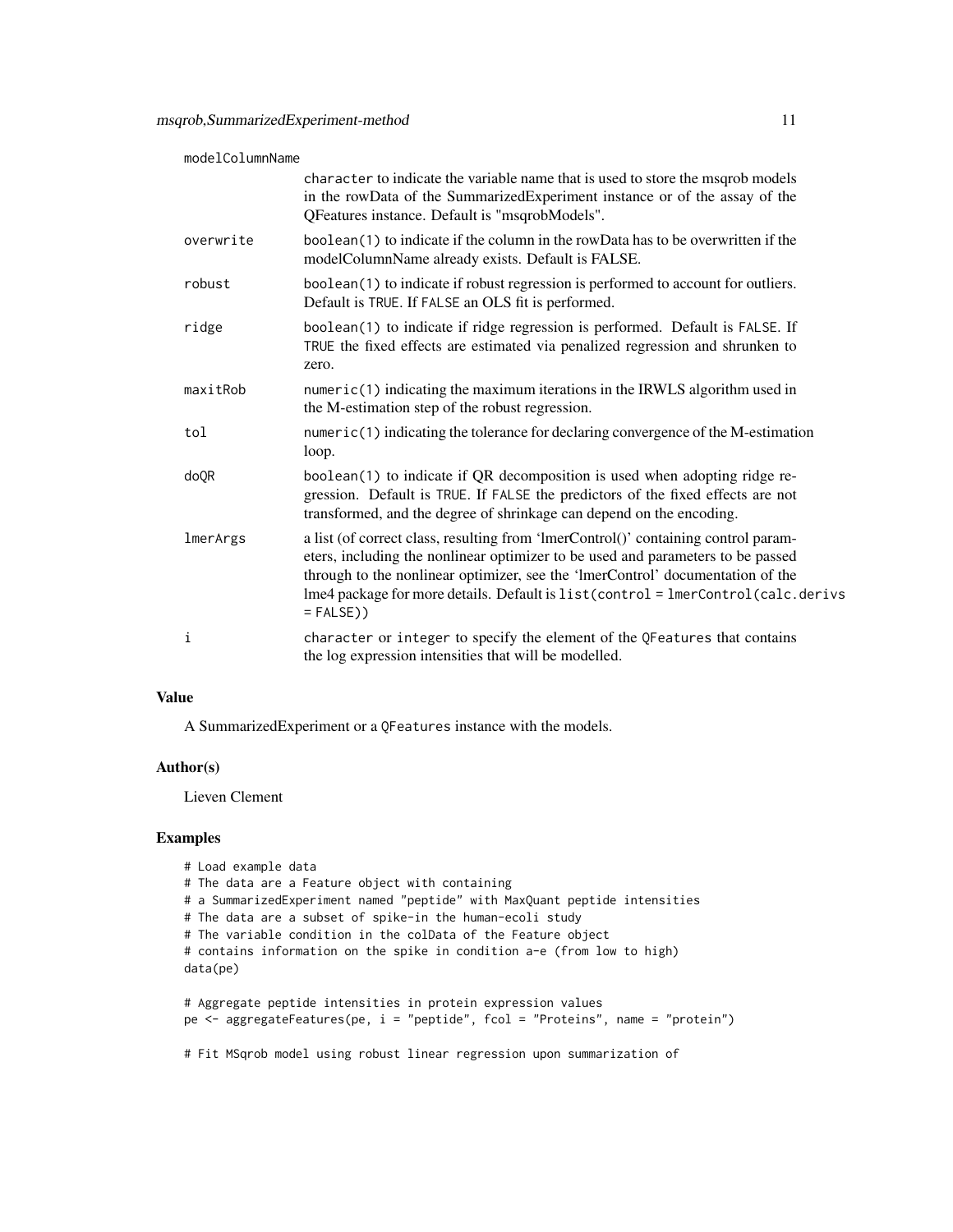```
# peptide intensities into protein expression values.
# For summarized SummarizedExperiment
se <- pe[["protein"]]
se
colData(se) <- colData(pe)
se \leq msqrob(se, formula = \simcondition, modelColumnName = "rlm")
getCoef(rowData(se)$rlm[[1]])
# For features object
pe \leq msqrob(pe, i = "protein", formula = \simcondition, modelColumnName = "rlm")
# with ridge regression (slower)
pe <- msqrob(pe, i = "protein", formula = ~condition, ridge = TRUE, modelColumnName = "ridge")
# compare for human protein (no DE)==> large shrinkage to zero
cbind(getCoef(rowData(pe[["protein"]])$rlm[[1]]), getCoef(rowData(pe[["protein"]])$ridge[[1]]))
# compare for ecoli protein (DE)==> almost no shrinkage to zero
cbind(
   getCoef(rowData(pe[["protein"]])$rlm[["P00956"]]),
    getCoef(rowData(pe[["protein"]])$ridge[["P00956"]])
)
```
msqrobAggregate,QFeatures-method

*Method to fit msqrob models with robust regression and/or ridge regression and/or random effects It models multiple features simultaneously, e.g. multiple peptides from the same protein.*

#### **Description**

Parameter estimation of msqrob models for QFeaturesinstance. The method aggregates features within the model e.g. from peptides to proteins. It provides fold change estimates and their associated uncertainty at the aggregated level (e.g. protein level) while correcting for the peptide species that are observed in each sample. It also addresses the correlation in the data, e.g. the peptide data for the same protein in a sample are correlate because they originate from the same protein pool. The method however does not return aggregated expression values for each sample. For visualisation purposes aggregated expression values are provide by the aggregateFeatures function from the QFeatures Package

#### Usage

```
## S4 method for signature 'QFeatures'
msqrobAggregate(
  object,
  formula,
  i,
  fcol,
  name = "msqrobAggregate",
  aggregateFun = MsCoreUtils::robustSummary,
```
<span id="page-11-0"></span>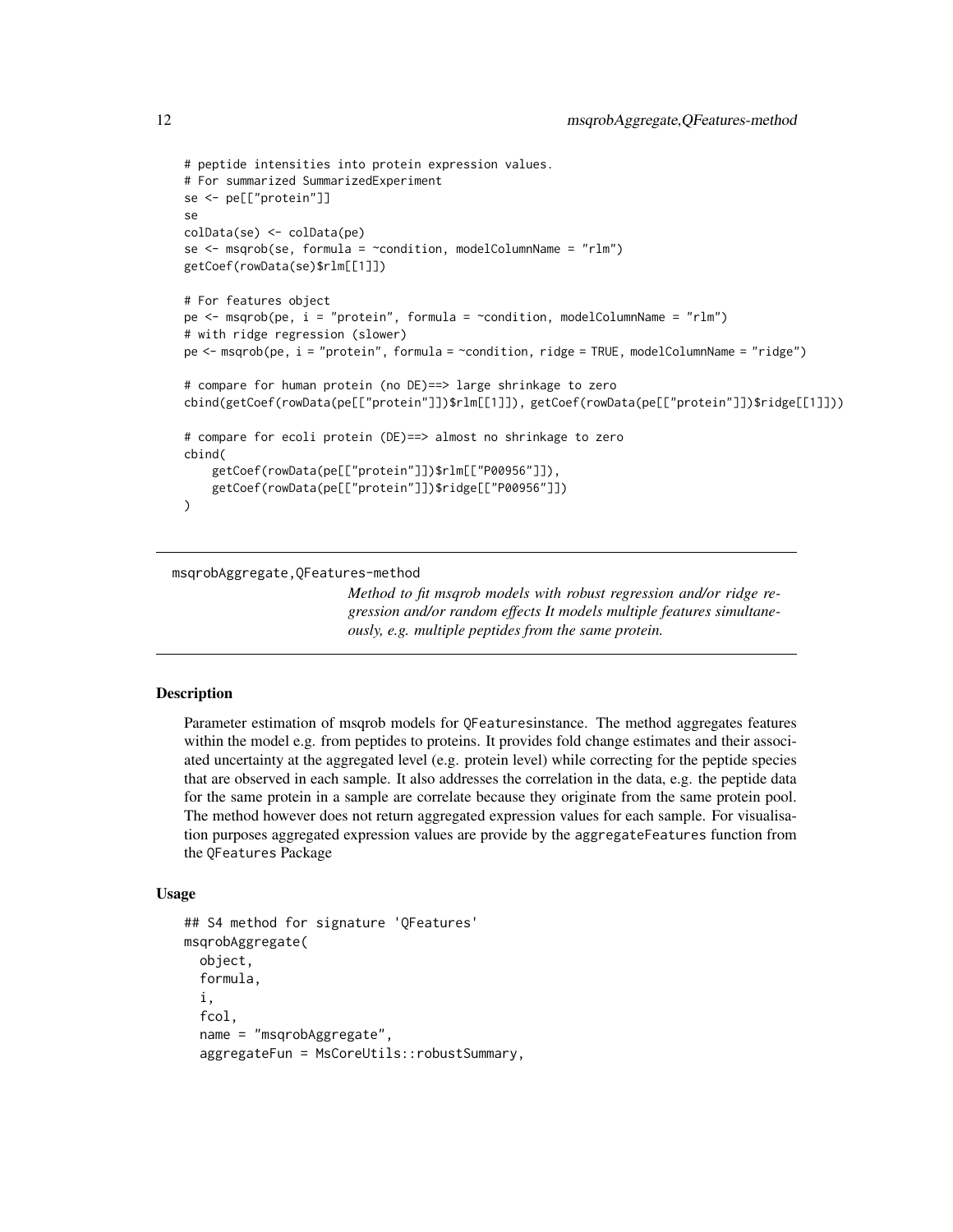```
modelColumnName = "msqrobModels",
 robust = TRUE,
 maxitRob = 1,tol = 1e-06,doQR = TRUE,lmerArgs = list(control = lmerControl(calc.derivs = FALSE))
\mathcal{L}
```
#### Arguments

| object          | QFeatures instance                                                                                                                                                                                                                                                                                                                                             |
|-----------------|----------------------------------------------------------------------------------------------------------------------------------------------------------------------------------------------------------------------------------------------------------------------------------------------------------------------------------------------------------------|
| formula         | Model formula. The model is built based on the covariates in the data object.                                                                                                                                                                                                                                                                                  |
| i               | character or integer to specify the element of the QFeatures that contains<br>the log expression intensities that will be modelled.                                                                                                                                                                                                                            |
| fcol            | The feature variable of assay 'i' defining how to summerise the features.                                                                                                                                                                                                                                                                                      |
| name            | A 'character(1)' naming the new assay. Default is 'newAssay'. Note that the<br>function will fail if there's already an assay with 'name'.                                                                                                                                                                                                                     |
| aggregateFun    | A function used for quantitative feature aggregation. Details can be found in the<br>documentation of the aggregateFeatures of the QFeatures package.                                                                                                                                                                                                          |
| modelColumnName |                                                                                                                                                                                                                                                                                                                                                                |
|                 | character to indicate the variable name that is used to store the msqrob models<br>in the rowData of the SummarizedExperiment instance or of the assay of the<br>QFeatures instance. Default is "msqrobModels".                                                                                                                                                |
| robust          | boolean(1) to indicate if robust regression is performed to account for outliers.<br>Default is TRUE. If FALSE an OLS fit is performed.                                                                                                                                                                                                                        |
| maxitRob        | $numeric(1)$ indicating the maximum iterations in the IRWLS algorithm used in<br>the M-estimation step of the robust regression.                                                                                                                                                                                                                               |
| tol             | numeric(1) indicating the tolerance for declaring convergence of the M-estimation<br>loop.                                                                                                                                                                                                                                                                     |
| doQR            | boolean(1) to indicate if QR decomposition is used when adopting ridge re-<br>gression. Default is TRUE. If FALSE the predictors of the fixed effects are not<br>transformed, and the degree of shrinkage can depend on the encoding.                                                                                                                          |
| lmerArgs        | a list (of correct class, resulting from 'lmerControl()' containing control param-<br>eters, including the nonlinear optimizer to be used and parameters to be passed<br>through to the nonlinear optimizer, see the 'ImerControl' documentation of the<br>lme4 package for more details. Default is list(control = lmerControl(calc.derivs<br>$=$ FALSE $)$ ) |

### Value

A 'QFeatures' object with an additional assay.

#### Author(s)

Lieven Clement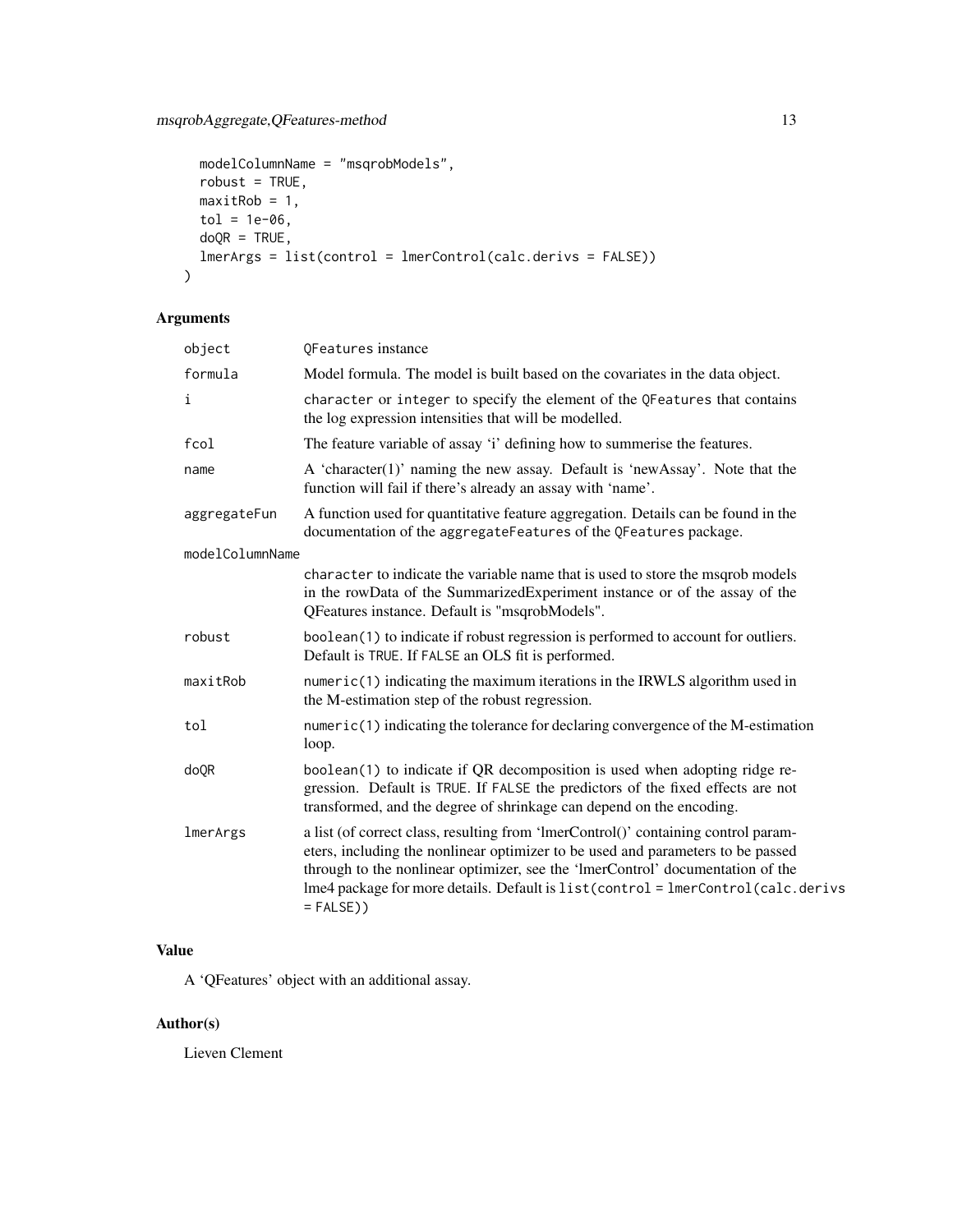#### Examples

```
# Load example data
# The data are a Feature object with containing
# a SummarizedExperiment named "peptide" with MaxQuant peptide intensities
# The data are a subset of spike-in the human-ecoli study
# The variable condition in the colData of the Feature object
# contains information on the spike in condition a-e (from low to high)
data(pe)
# Fit MSqrob model using robust ridge regression starting from peptide intensities
# The fold changes are calculated at the protein level while correcting for
# the different peptide species in each sample and the correlation between
# peptide intensities of peptides of the same protein in the same sample.
pe <- msqrobAggregate(pe, i = "peptide", fcol = "Proteins", formula = ~condition)
getCoef(rowData(pe[["msqrobAggregate"]])$msqrobModels[["P00956"]])
```
msqrobGlm *Function to fit msqrob models to peptide counts using glm*

#### Description

Low-level function for parameter estimation with msqrob by modeling peptide counts using quasibinomial glm

#### Usage

```
mgprobGlm(y, npep, formula, data, priorCount = 0.1, binomialBound = TRUE)
```
#### Arguments

| y             | A matrix with the peptide counts. The features are along the rows and samples<br>along the columns.                                                            |
|---------------|----------------------------------------------------------------------------------------------------------------------------------------------------------------|
| npep          | A vector with number of peptides per protein. It has as length the number of<br>rows of y. The counts are equal or larger than the largest peptide count in y. |
| formula       | Model formula. The model is built based on the covariates in the data object.                                                                                  |
| data          | A DataFrame with information on the design. It has the same number of rows<br>as the number of columns (samples) of y.                                         |
| priorCount    | A 'numeric $(1)$ ', which is a prior count to be added to the observations to shrink<br>the estimated log-fold-changes towards zero.                           |
| binomialBound | logical, if 'TRUE' then the quasibinomial variance estimator will be never smaller<br>than 1 (no underdispersion).                                             |

#### Value

A list of objects of the StatModel class.

<span id="page-13-0"></span>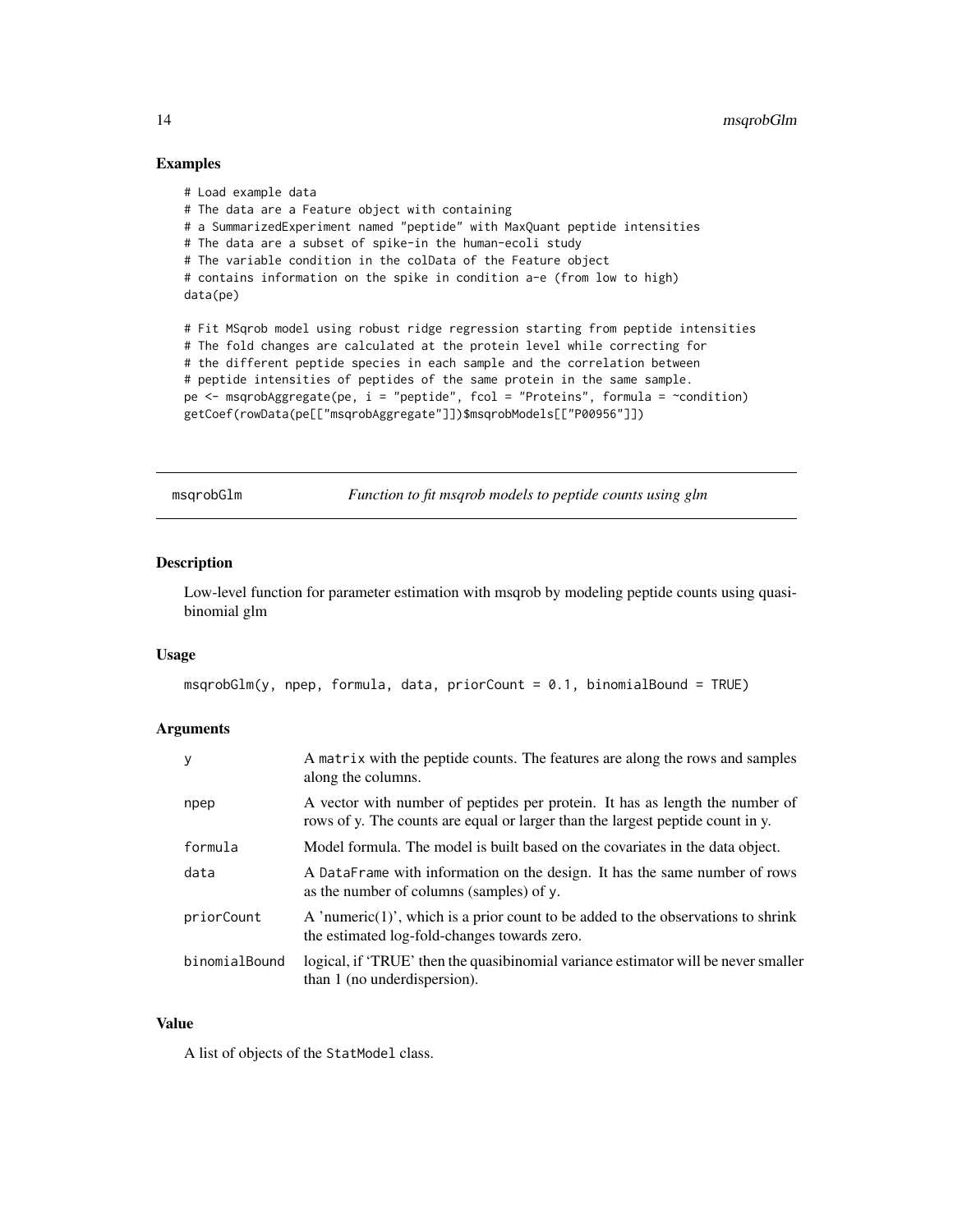#### <span id="page-14-0"></span>Author(s)

Lieven Clement

#### Examples

```
# Load example data
# The data are a Feature object with containing
# a SummarizedExperiment named "peptide" with MaxQuant peptide intensities
# The data are a subset of spike-in the human-ecoli study
# The variable condition in the colData of the Feature object
# contains information on the spike in condition a-e (from low to high)
data(pe)
# Aggregate peptide intensities in protein expression values
pe <- aggregateFeatures(pe, i = "peptide", fcol = "Proteins", name = "protein")
pe
# Fit MSqrob model using robust regression with the MASS rlm function
models <- msqrobGlm(
    aggcounts(pe[["protein"]]),
   rowData(pe[["protein"]])[[".n"]],
   ~condition,
    colData(pe)
)
getCoef(models[[1]])
```
msqrobHurdle,SummarizedExperiment-method *Function to fit msqrob hurdle models*

#### **Description**

Fitting a hurdle msqrob model with an intensity component for assessing differential abundance and an count component that is modeling peptide counts using quasibinomial glm for differential detection of the number of features that were not missing and used for aggregation

#### Usage

```
## S4 method for signature 'SummarizedExperiment'
msqrobHurdle(
  object,
  formula,
 modelColumnName = "msqrobHurdle",
  overwrite = FALSE,
  robust = TRUE,
  ridge = FALSE,
  maxitRob = 1,tol = 1e-06,
```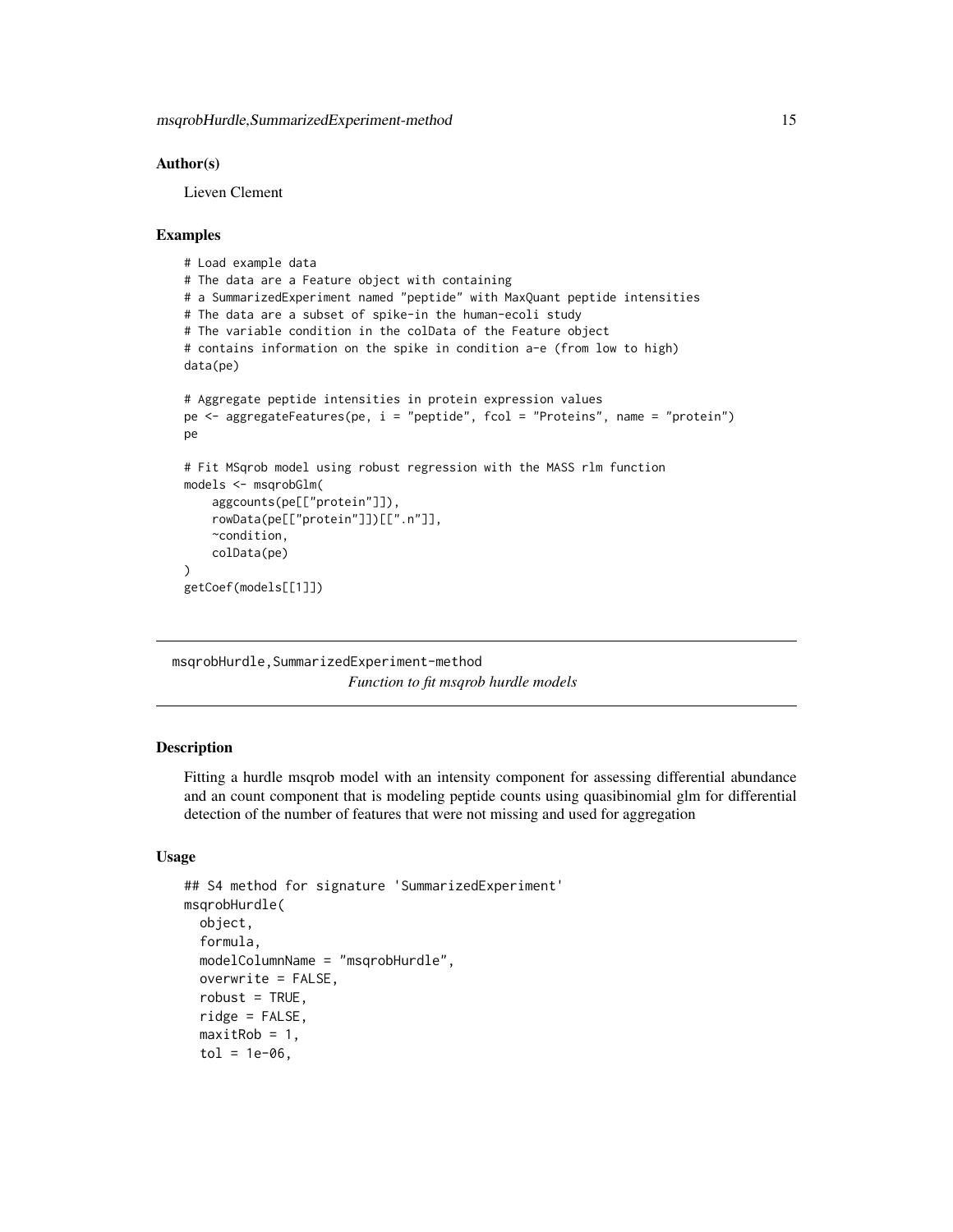```
doQR = TRUE,lmerArgs = list(control = lmerControl(calc.derivs = FALSE)),
 priorCount = 0.1,
 binomialBound = TRUE
)
## S4 method for signature 'QFeatures'
msqrobHurdle(
 object,
  i,
  formula,
 modelColumnName = "msqrobHurdle",
 overwrite = FALSE,
 robust = TRUE,
 ridge = FALSE,
 maxitRob = 1,tol = 1e-06,doQR = TRUE,lmerArgs = list(control = lmerControl(calc.derivs = FALSE)),priorCount = 0.1,
 binomialBound = TRUE
\mathcal{L}
```
#### Arguments

| object          | SummarizedExperiment or QFeatures instance with an assay that is generated<br>with the aggreateFeatures function from the QFeatures package                                                                              |
|-----------------|--------------------------------------------------------------------------------------------------------------------------------------------------------------------------------------------------------------------------|
| formula         | Model formula. Both model components are built based on the covariates in the<br>data object.                                                                                                                            |
| modelColumnName |                                                                                                                                                                                                                          |
|                 | character to indicate the variable name that is used to store the msqrob models<br>in the rowData of the SummarizedExperiment instance or of the assay of the<br>QFeatures instance. Default is "msqrobHurdle".          |
| overwrite       | boolean(1) to indicate if the column in the rowData has to be overwritten if the<br>modelColumnName already exists. Default is FALSE.                                                                                    |
| robust          | boolean(1) to indicate if robust regression is performed to account for outliers<br>when fitting the intensity component of the hurdle model. Default is TRUE. If<br>FALSE an OLS fit is performed.                      |
| ridge           | boolean(1) to indicate if ridge regression is performed. Default is FALSE. If<br>TRUE the fixed effects of the intensity component of the hurdle model are esti-<br>mated via penalized regression and shrunken to zero. |
| maxitRob        | $numeric(1)$ indicating the maximum iterations in the IRWLS algorithm used in<br>the M-estimation step of the robust regression for fitting the intensity component<br>of the hurdle model.                              |
| tol             | numeric(1) indicating the tolerance for declaring convergence of the M-estimation<br>loop of the intensity component of the hurdle model.                                                                                |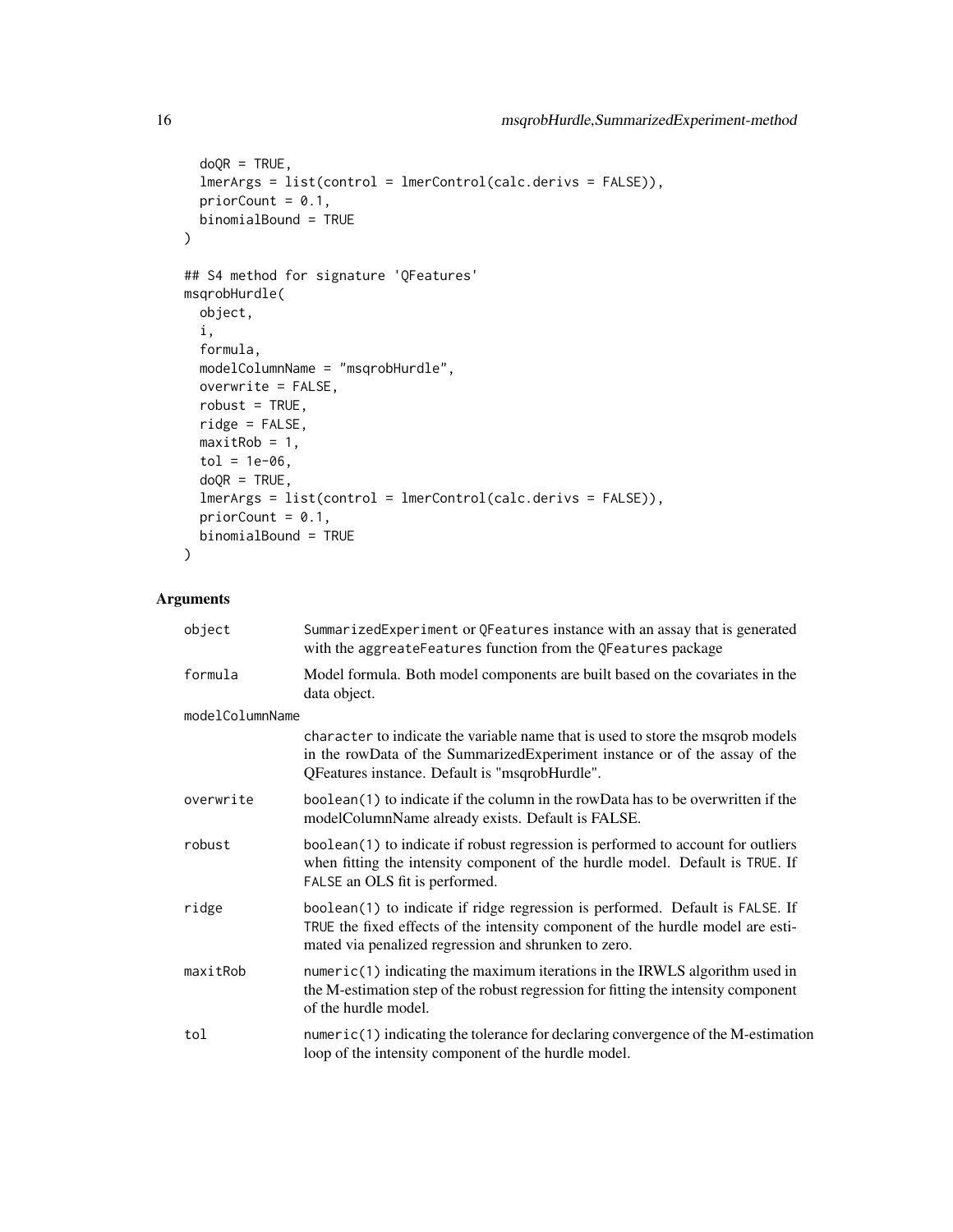| do <sub>OR</sub> | boolean(1) to indicate if QR decomposition is used when adopting ridge re-<br>gression for the intensity component of the model. Default is TRUE. If FALSE the<br>predictors of the fixed effects are not transformed, and the degree of shrinkage<br>can depend on the encoding.                                                                              |
|------------------|----------------------------------------------------------------------------------------------------------------------------------------------------------------------------------------------------------------------------------------------------------------------------------------------------------------------------------------------------------------|
| lmerArgs         | a list (of correct class, resulting from 'ImerControl()' containing control param-<br>eters, including the nonlinear optimizer to be used and parameters to be passed<br>through to the nonlinear optimizer, see the 'ImerControl' documentation of the<br>lme4 package for more details. Default is list(control = lmerControl(calc.derivs<br>$=$ FALSE $)$ ) |
| priorCount       | A 'numeric $(1)$ ', which is a prior count to be added to the observations to shrink<br>the estimated odds ratios of the count component towards zero. Default is 0.1.                                                                                                                                                                                         |
| binomialBound    | logical, if 'TRUE' then the quasibinomial variance estimator will be never smaller<br>than 1 (no under dispersion). Default is TRUE.                                                                                                                                                                                                                           |
| i                | character or integer to specify the element of the QFeatures that contains<br>the log expression intensities that will be modelled.                                                                                                                                                                                                                            |

#### Value

SummarizedExperiment or QFeatures instance

#### Author(s)

Lieven Clement

```
# Load example data
# The data are a Feature object with containing
# a SummarizedExperiment named "peptide" with MaxQuant peptide intensities
# The data are a subset of spike-in the human-ecoli study
# The variable condition in the colData of the Feature object
# contains information on the spike in condition a-e (from low to high)
data(pe)
# Aggregate peptide intensities to protein expression values
pe <- aggregateFeatures(pe, i = "peptide", fcol = "Proteins", name = "protein")
# Fit Hurdle MSqrob model
# For summarized SummarizedExperiment
se <- pe[["protein"]]
se
colData(se) <- colData(pe)
se <- msqrobHurdle(se, formula = ~condition)
getCoef(rowData(se)$msqrobHurdleIntensity[[1]])
getCoef(rowData(se)$msqrobHurdleCount[[1]])
# For features object
pe \leq msqrobHurdle(pe, i = "protein", formula = \simcondition)
getCoef(rowData(pe[["protein"]])$msqrobHurdleIntensity[[1]])
getCoef(rowData(pe[["protein"]])$msqrobHurdleCount[[1]])
```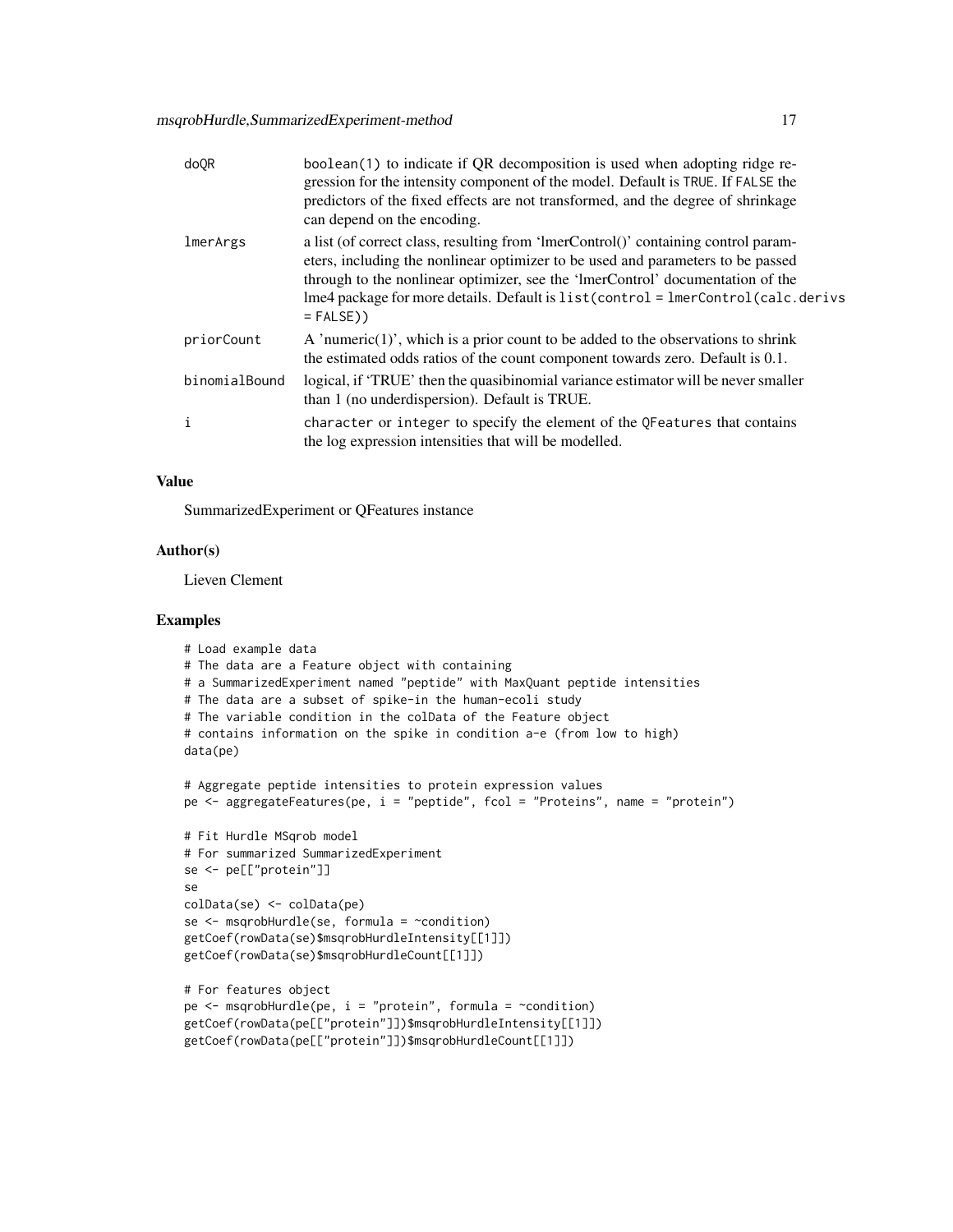<span id="page-17-0"></span>

#### **Description**

Low-level function for parameter estimation with msqrob using the ordinary least squares or robust regression base on the MASS::rlm function.

#### Usage

 $m$ sqrobLm(y, formula, data, robust = TRUE, maxitRob = 5)

#### Arguments

| <b>V</b> | A matrix with the quantified feature intensities. The features are along the rows<br>and samples along the columns.                     |
|----------|-----------------------------------------------------------------------------------------------------------------------------------------|
| formula  | Model formula. The model is built based on the covariates in the data object.                                                           |
| data     | A DataFrame with information on the design. It has the same number of rows<br>as the number of columns (samples) of y.                  |
| robust   | boolean(1) to indicate if robust regression is performed to account for outliers.<br>Default is TRUE. If FALSE an OLS fit is performed. |
| maxitRob | $numeric(1)$ indicating the maximum iterations in the IRWLS algorithm used in<br>the M-estimation step of the robust regression.        |

#### Value

A list of objects of the StatModel class.

#### Author(s)

Lieven Clement, Oliver M. Crook

```
# Load example data
# The data are a Feature object with containing
# a SummarizedExperiment named "peptide" with MaxQuant peptide intensities
# The data are a subset of spike-in the human-ecoli study
# The variable condition in the colData of the Feature object
# contains information on the spike in condition a-e (from low to high)
data(pe)
# Aggregate peptide intensities in protein expression values
pe <- aggregateFeatures(pe, i = "peptide", fcol = "Proteins", name = "protein")
pe
# Fit MSqrob model using robust regression with the MASS rlm function
models <- msqrobLm(assay(pe[["protein"]]), ~condition, colData(pe))
```

```
#' getCoef(models[[1]])
```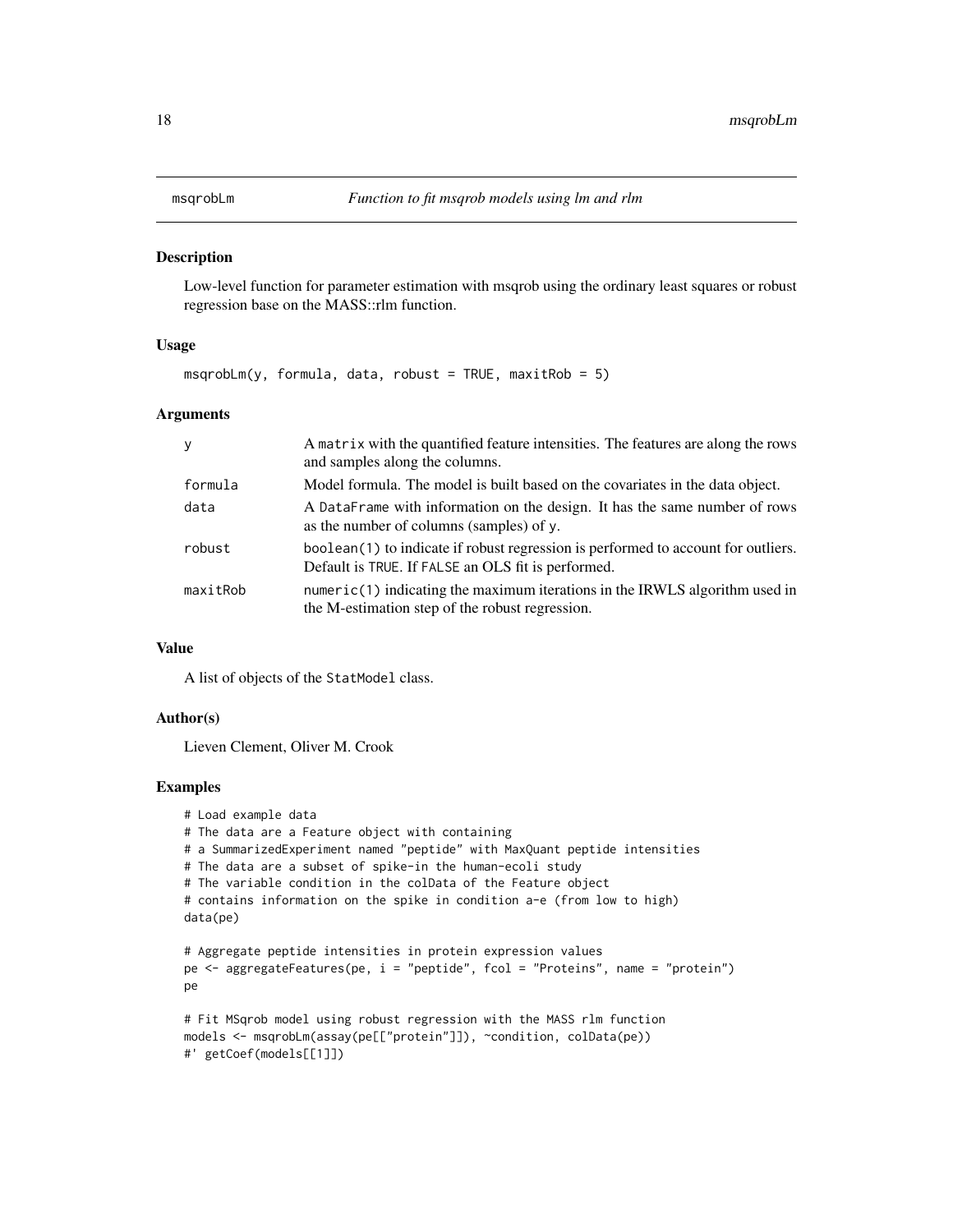<span id="page-18-0"></span>msqrobLmer *Function to fit msqrob models with ridge regression and/or random effects using lme4*

#### Description

Low-level function for parameter estimation with msqrob using the robust ridge regression. The models can be fitted for each feature (e.g. summarised protein expression values) or multiple features belonging to the same accession can be modelled simultaneously e.g. peptide-based models where all peptide intensities for the same protein are modelled simultaneously. The fold changes and uncertainty estimates are then calculated at the protein level while correcting for peptide species and within sample correlation.

#### Usage

```
msqrobLmer(
 y,
  formula,
 data,
  robust = TRUE,maxitRob = 1,tol = 1e-06,
  doQR = TRUE,featureGroups = NULL,
  lmerArgs = list(control = lmerControl(calc.derivs = FALSE))
)
```
#### Arguments

| У        | A matrix with the quantified feature intensities. The features are along the rows<br>and samples along the columns.                                                                                                                   |
|----------|---------------------------------------------------------------------------------------------------------------------------------------------------------------------------------------------------------------------------------------|
| formula  | Model formula. The model is built based on the covariates in the data object.                                                                                                                                                         |
| data     | A DataFrame with information on the design. It has the same number of rows<br>as the number of columns (samples) of y.                                                                                                                |
| robust   | boolean(1) to indicate if robust regression is performed to account for outliers.<br>Default is TRUE. If FALSE an OLS fit is performed.                                                                                               |
| maxitRob | $numeric(1)$ indicating the maximum iterations in the IRWLS algorithm used in<br>the M-estimation step of the robust regression.                                                                                                      |
| tol      | $numeric(1)$ indicating the tolerance for declaring convergence of the M-estimation<br>loop.                                                                                                                                          |
| do0R     | boolean(1) to indicate if QR decomposition is used when adopting ridge re-<br>gression. Default is TRUE. If FALSE the predictors of the fixed effects are not<br>transformed, and the degree of shrinkage can depend on the encoding. |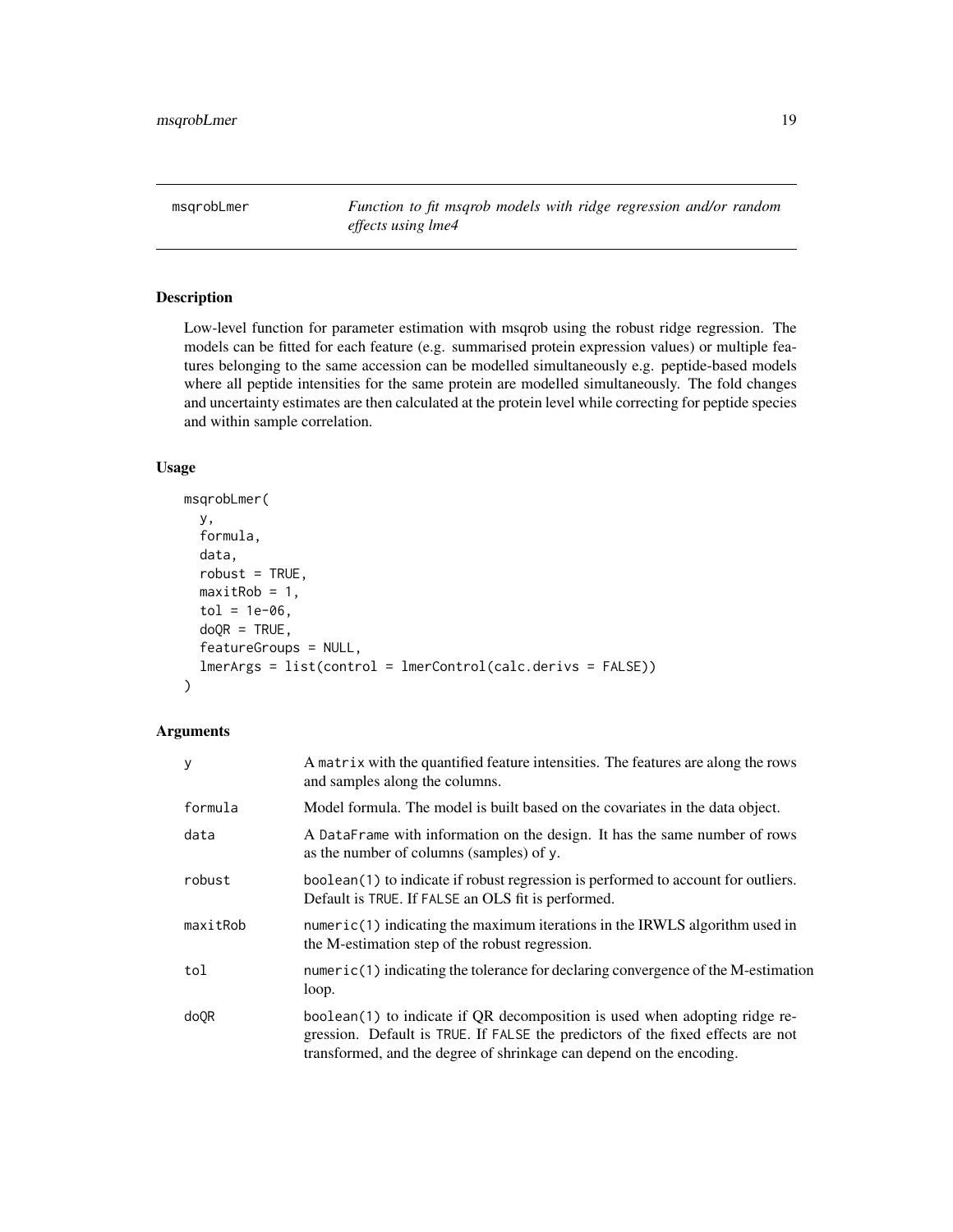| featureGroups | vector of type character or vector of type factor indicating how to aggregate<br>the features. Is only used when multiple features are used to build the model,<br>e.g. when starting from peptide data and modelling the fold change at the protein<br>level. The default is NULL                                                                             |
|---------------|----------------------------------------------------------------------------------------------------------------------------------------------------------------------------------------------------------------------------------------------------------------------------------------------------------------------------------------------------------------|
| lmerArgs      | a list (of correct class, resulting from 'ImerControl()' containing control param-<br>eters, including the nonlinear optimizer to be used and parameters to be passed<br>through to the nonlinear optimizer, see the 'ImerControl' documentation of the<br>lme4 package for more details. Default is list(control = lmerControl(calc.derivs<br>$=$ FALSE $)$ ) |

#### Value

A list of objects of the StatModel class.

#### Author(s)

Lieven Clement, Oliver M. Crook

```
# Load example data
# The data are a Feature object with containing
# a SummarizedExperiment named "peptide" with MaxQuant peptide intensities
# The data are a subset of spike-in the human-ecoli study
# The variable condition in the colData of the Feature object
# contains information on the spike in condition a-e (from low to high)
data(pe)
# Aggregate peptide intensities in protein expression values
pe <- aggregateFeatures(pe, i = "peptide", fcol = "Proteins", name = "protein")
# Fit MSqrob model using robust ridge regression upon summarization of
# peptide intensities into protein expression values
modelsRidge <- msqrobLmer(assay(pe[["protein"]]), ~condition, colData(pe))
getCoef(modelsRidge[[1]])
# Fit MSqrob model using robust ridge regression starting from peptide intensities
# The fold changes are calculated at the protein level while correcting for
# the different peptide species in each sample and the correlation between
# peptide intensities of peptides of the same protein in the same sample.
modelsPepBased <- msqrobLmer(assay(pe[["peptide"]]),
    formula = \simcondition, data = colData(pe),
    featureGroups = rowData(pe[["peptide"]])$Proteins
)
getCoef(modelsPepBased[[1]])
```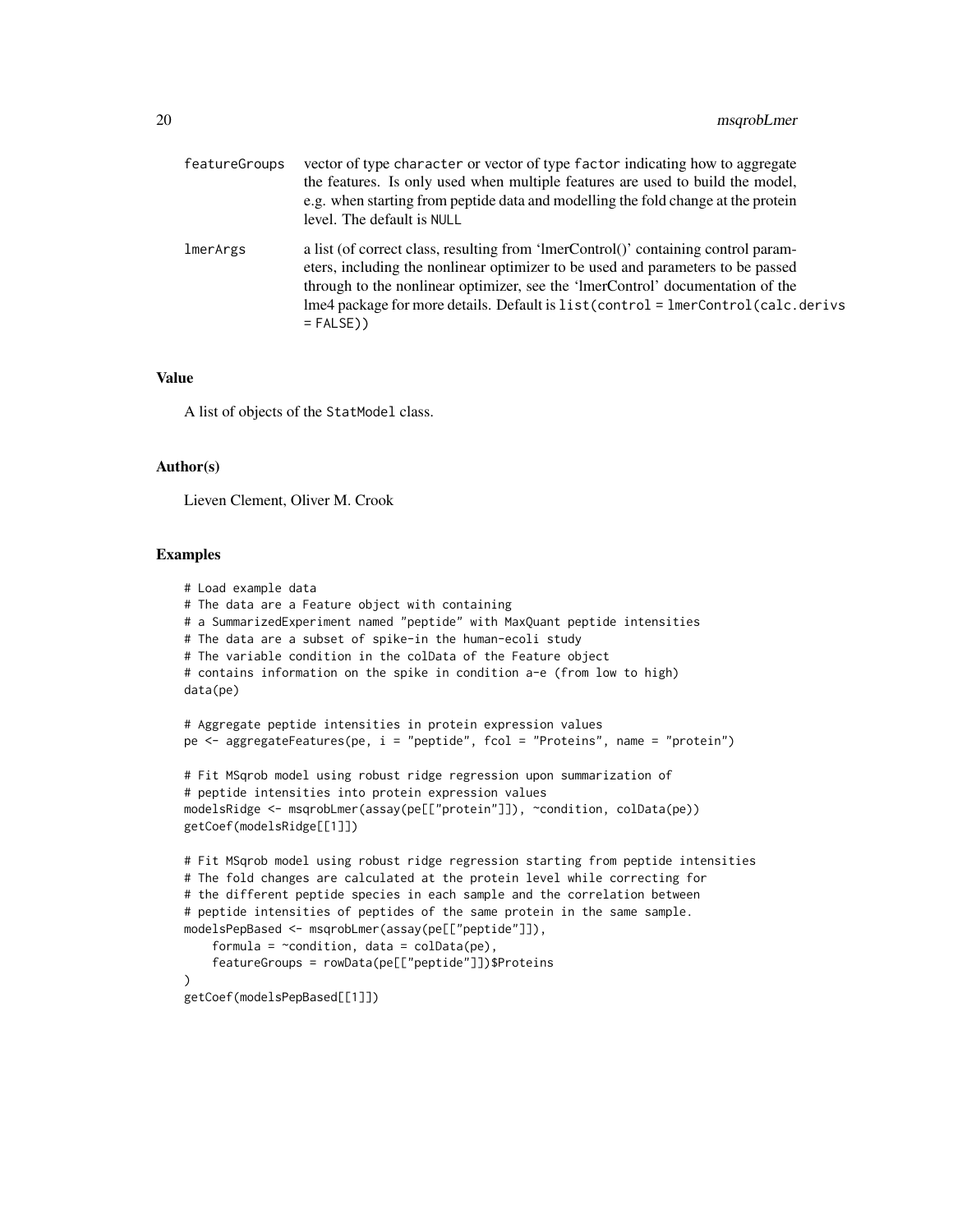<span id="page-20-0"></span>msqrobQB,SummarizedExperiment-method

*Function to fit msqrob models to peptide counts using glm*

#### Description

Low-level function for parameter estimation with msqrob by modeling peptide counts using quasibinomial glm

#### Usage

```
## S4 method for signature 'SummarizedExperiment'
msqrobQB(
 object,
 formula,
 modelColumnName = "msqrobQbModels",
 overwrite = FALSE,
 priorCount = 0.1,
 binomialBound = TRUE
\mathcal{L}## S4 method for signature 'QFeatures'
msqrobQB(
 object,
  i,
  formula,
 modelColumnName = "msqrobQbModels",
 overwrite = FALSE,
 priorCount = 0.1,
 binomialBound = TRUE
\lambda
```
#### Arguments

| object          | SummarizedExperiment or QFeatures instance                                                                                                                                                                      |
|-----------------|-----------------------------------------------------------------------------------------------------------------------------------------------------------------------------------------------------------------|
| formula         | Model formula. The model is built based on the covariates in the data object.                                                                                                                                   |
| modelColumnName |                                                                                                                                                                                                                 |
|                 | character to indicate the variable name that is used to store the msgrob models<br>in the rowData of the SummarizedExperiment instance or of the assay of the<br>QFeatures instance. Default is "msqrobModels". |
| overwrite       | boolean(1) to indicate if the column in the rowData has to be overwritten if the<br>modelColumnName already exists. Default is FALSE.                                                                           |
| priorCount      | A 'numeric $(1)$ ', which is a prior count to be added to the observations to shrink<br>the estimated log-fold-changes towards zero. Default is 0.1.                                                            |
| binomialBound   | logical, if 'TRUE' then the quasibinomial variance estimator will be never smaller<br>than 1 (no under dispersion). Default is TRUE.                                                                            |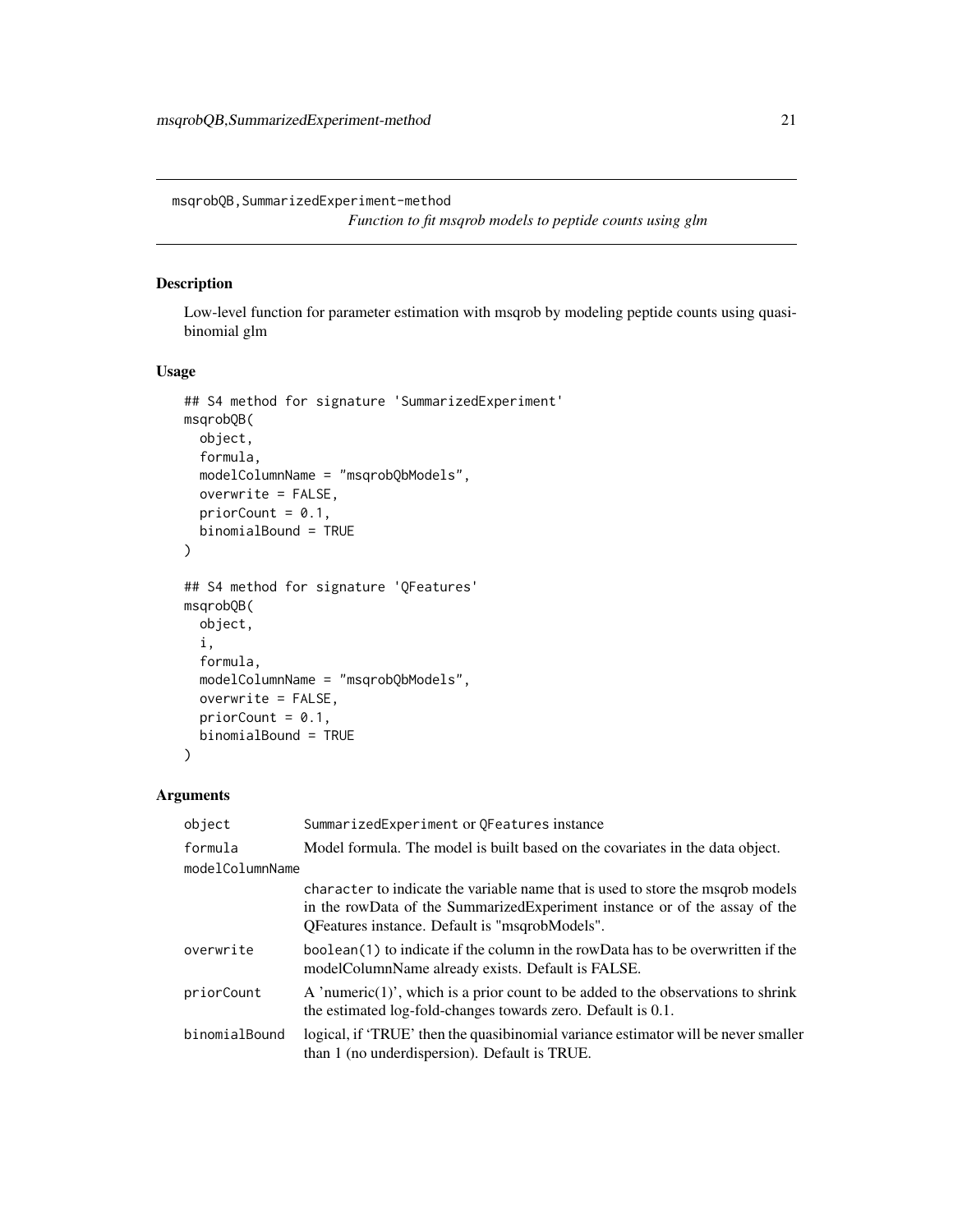<span id="page-21-0"></span>i character or integer to specify the element of the QFeatures that contains the log expression intensities that will be modelled.

#### Value

SummarizedExperiment or QFeatures instance

#### Author(s)

Lieven Clement

#### Examples

```
# Load example data
# The data are a Feature object with containing
# a SummarizedExperiment named "peptide" with MaxQuant peptide intensities
# The data are a subset of spike-in the human-ecoli study
# The variable condition in the colData of the Feature object
# contains information on the spike in condition a-e (from low to high)
data(pe)
# Aggregate by counting how many peptide we observe for each protein
pe <- aggregateFeatures(pe, i = "peptide", fcol = "Proteins", name = "protein")
# Fit MSqrob model to peptide counts using a quasi-binomial model
# For summarized SummarizedExperiment
se <- pe[["protein"]]
se
colData(se) <- colData(pe)
se <- msqrobQB(se, formula = ~condition)
getCoef(rowData(se)$msqrobQbModels[[1]])
# For features object
pe \le - \text{msqrobQB}(pe, i = "protein", formula = \text{~condition})
```
pe *Example data for 100 proteins*

#### **Description**

Subset of peptides from 100 proteins from a quantitative mass spectrometry based proteomics dataset (PRIDE identifier: PXD003881 Shen et al. (2018)). E. Coli lysates were spiked at five different concentrations (3%, 4.5%, 6%, 7.5% and 9%wt/wt) in a stable human background (4 repl. per treatment). The twenty resulting samples were run on an Orbitrap Fusion mass spectrometer. Raw data files were processed with MaxQuant (version 1.6.1.0, Cox and Mann (2008)) using default search settings unless otherwise noted. Spectra were searched against the UniProtKB/SwissProt human and E. Coli reference proteome databases (07/06/2018), concatenated with the default Maxquant contaminant database. Carbamidomethylation of Cystein was set as a fixed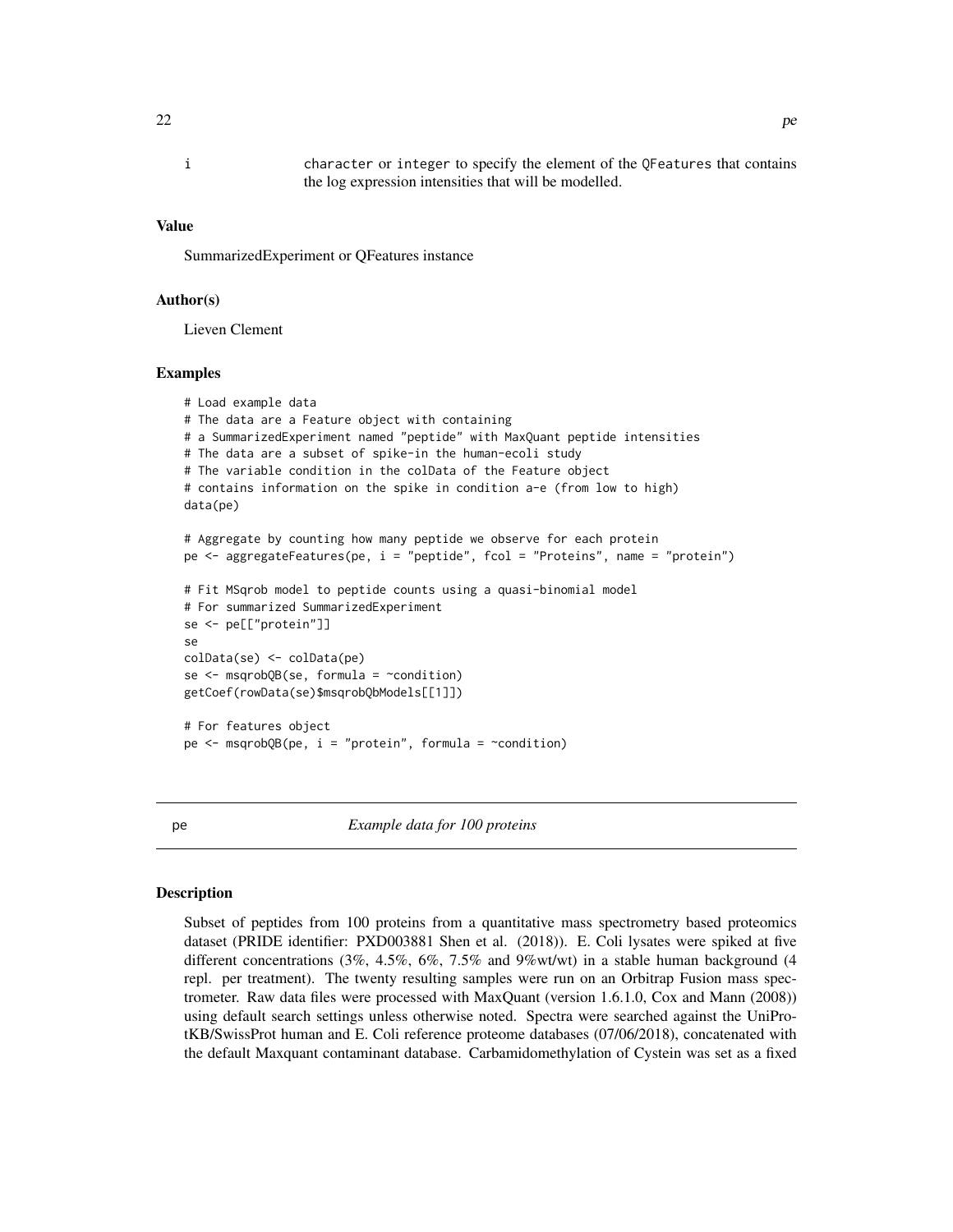#### <span id="page-22-0"></span>smallestUniqueGroups 23

modification, and oxidation of Methionine and acetylation of the protein amino-terminus were allowed as variable modifications. In silico cleavage was set to use trypsin/P, allowing two miscleavages. Match between runs was also enabled using default settings. The resulting peptide-tospectrum matches (PSMs) were filtered by MaxQuant at 1% FDR.

#### Usage

data(pe)

#### Format

Feature set with an instance "peptide":

assay contains the raw peptide intensities

rowData contains a variable "Proteins" with the protein accession and an variable ecoli to indicate if the protein is a spikin.

colData contains a factor condition indicating the spike-in condition

#### Examples

```
data(pe)
head(colData(pe))
head(rowData(pe))
head(assay(pe))
```
smallestUniqueGroups *Smallest unique protein groups*

#### Description

For a given vector of protein group names, outputs the names of those protein groups for which none of its member proteins is present in a smaller protein group.

#### Usage

```
smallestUniqueGroups(proteins, split = ";")
```
#### Arguments

| proteins | A vector of characters or factors containing single proteins and/or protein groups<br>( <i>i.e.</i> proteins separated by a separator symbol). |
|----------|------------------------------------------------------------------------------------------------------------------------------------------------|
| split    | The character string that is used to separate the indivudual protein names in each<br>protein group.                                           |

#### Value

A character vector containing the names of the protein groups for which none of its proteins is present in a smaller protein group.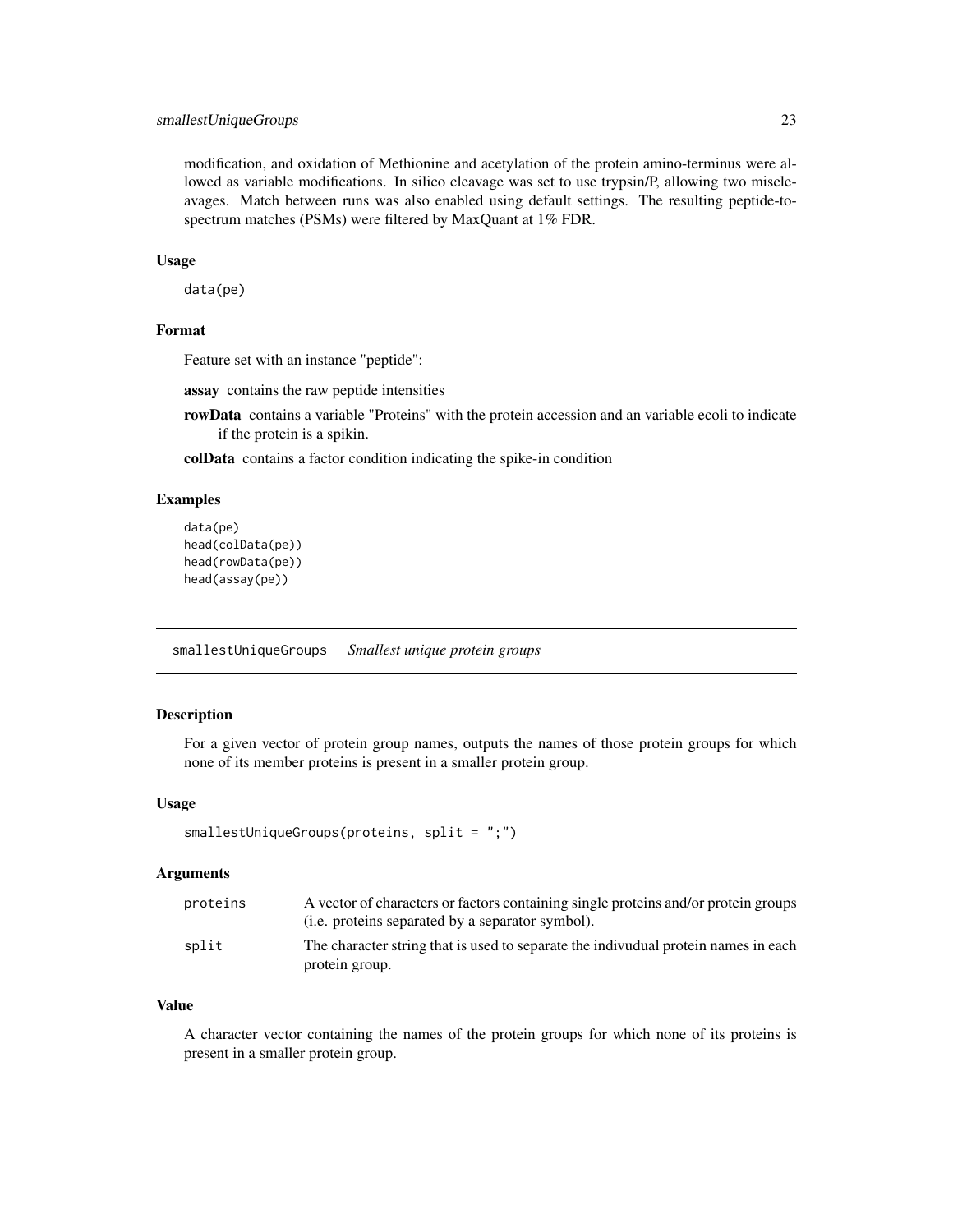#### Examples

```
data(pe)
smallestUniqueGroups(rowData(pe[["peptide"]])$Proteins)
```
StatModel-class *The StatModel class for msqrob*

#### Description

The StatModel class contains a statistical model as applied on a feature.

Models are created by the dedicated user-level functions (msqrob(), mqrobAggregate()) or manually, using the StatModel() constructor. In the former case, each quantitative feature is assigned its statistical model and the models are stored as a variable in a DataFrame object, as illustred in the example below.

Function for constructing a new StatModel object.

#### Usage

```
## S4 method for signature 'StatModel'
show(object)
StatModel(
  type = "fitError",
 params = list(),varPosterior = NA_real_,
  dfPosterior = NA_real_
)
```
#### Arguments

| object       | StatModel object                                                                                                                                                                                |
|--------------|-------------------------------------------------------------------------------------------------------------------------------------------------------------------------------------------------|
| type         | default set to fit-error, can be a "lm", "rlm" (robust lm with M estimation), "lmer"<br>(when mixed models or ridge regression is adopted), "quasibinomial" (when<br>peptide counts are fitted) |
| params       | A list containing the parameters of the fitted model                                                                                                                                            |
| varPosterior | Numeric, posterior variance, default is NA                                                                                                                                                      |
| dfPosterior  | Numeric, posterior degrees of freedom, default is NA                                                                                                                                            |

#### Value

A StatModel object

<span id="page-23-0"></span>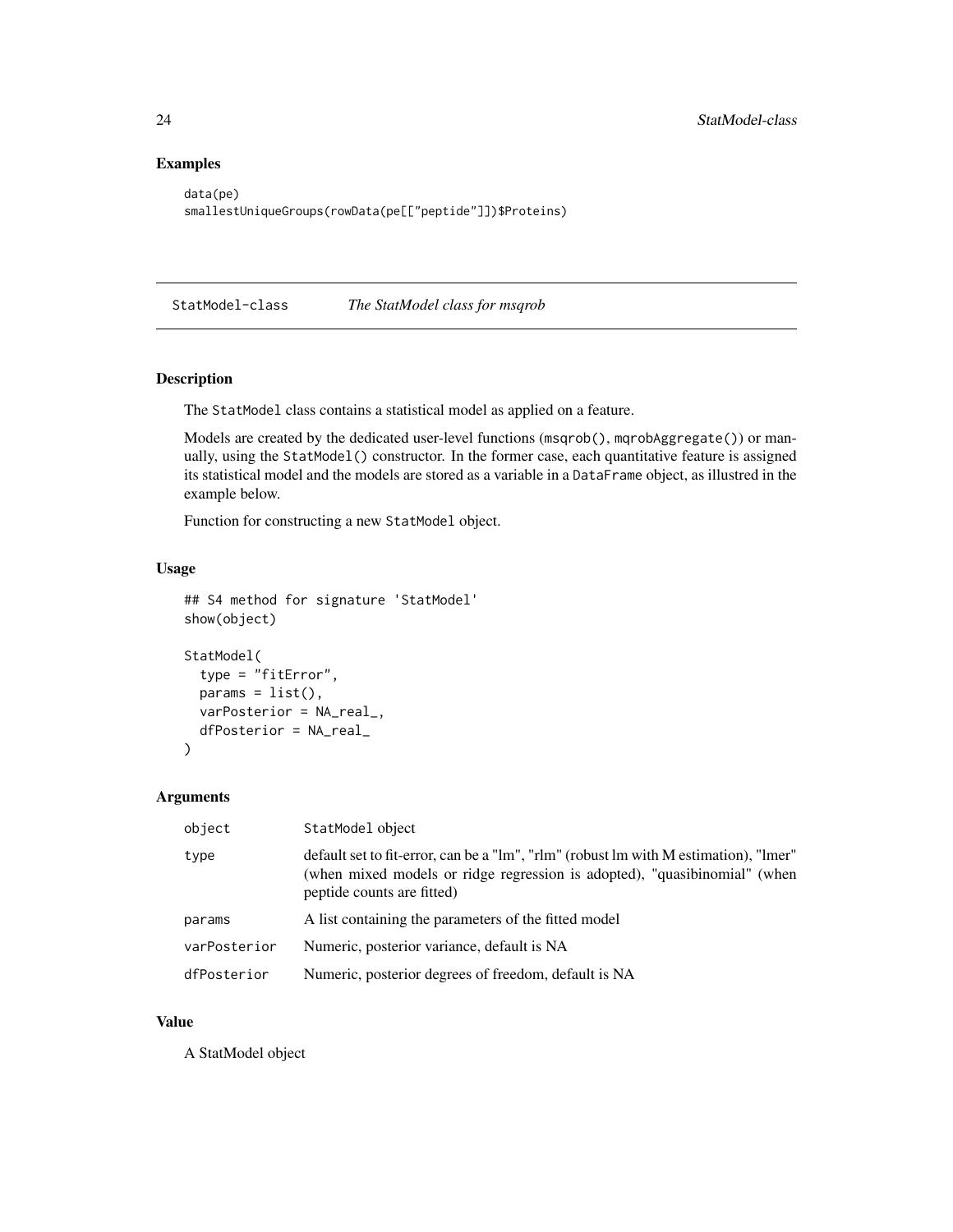#### <span id="page-24-0"></span>topFeatures 25

#### Slots

type character(1) defining type of the used model. Default is "fitError", i.e. a error model. Other include "lm", "rlm", ...

params A list() containing information of the used model.

varPosterior numeric() of posterior variance.

dfPosterior numeric() of posterior degrees of freedom.

#### Author(s)

Oliver M. Crook, Laurent Gatto, Lieven Clement

#### Examples

```
## A fully specified dummy model
myModel <- StatModel(
    type = "rlm",params = list(x = 3, y = 7, b = 4),
   varPosterior = c(0.1, 0.2, 0.3),
   dfPosterior = c(6, 7, 8))
myModel
```

```
## A collection of models stored as a variable in a DataFrame
mod1 <- StatModel(type = "rlm")
mod2 <- StatModel(type = "lm")
df \leq DataFrame(x = 1:2)
df$mods <- c(mod1, mod2)
df
# TODO
```
topFeatures *Toplist of DE proteins, peptides or features*

#### Description

Summary table of the differentially expressed Features

#### Usage

```
topFeatures(models, contrast, adjust.method = "BH", sort = TRUE, alpha = 1)
```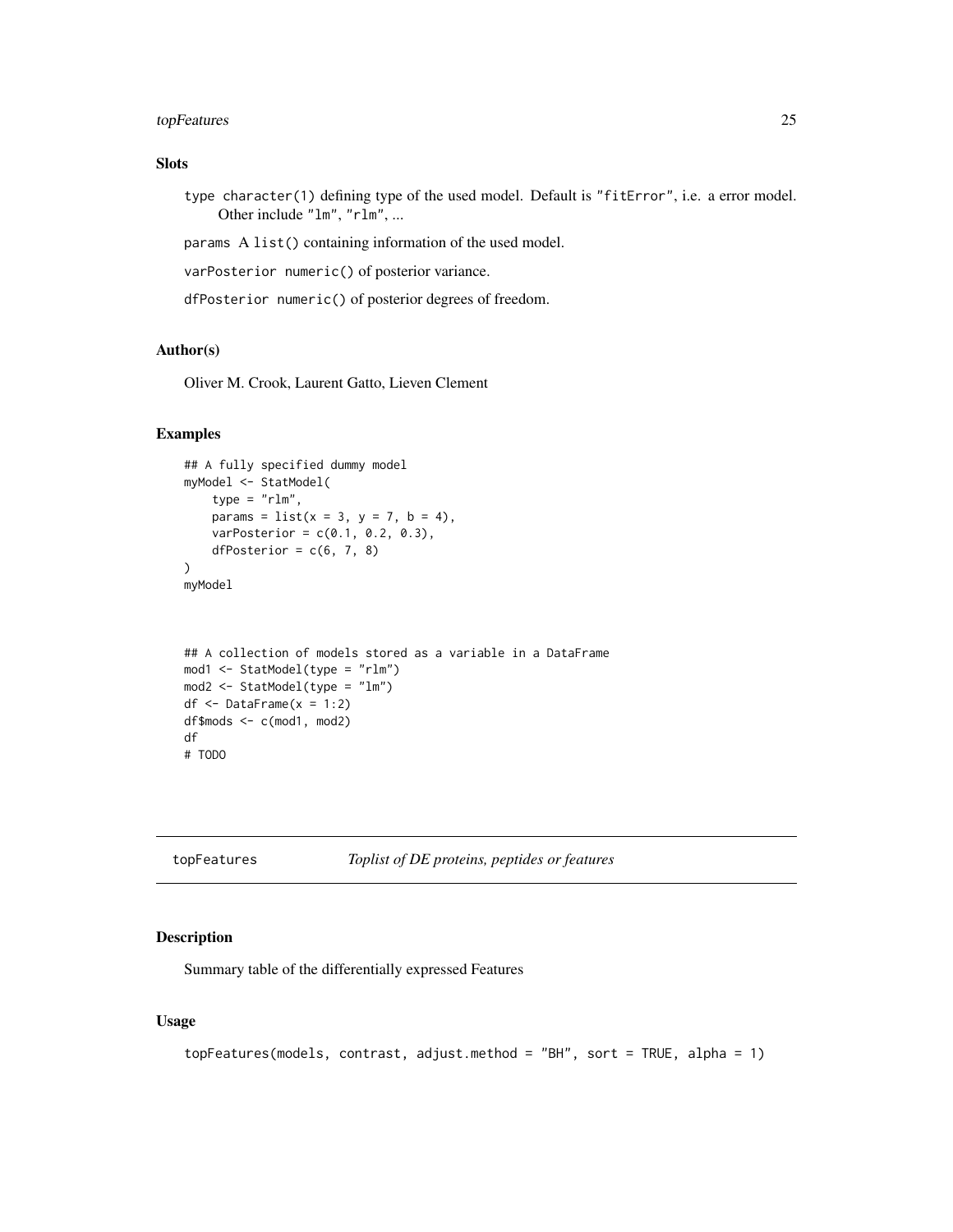#### <span id="page-25-0"></span>Arguments

| models        | A list with elements of the class StatModel that are estimated using the msqrob<br>function                                                                                                                                                                                                                       |
|---------------|-------------------------------------------------------------------------------------------------------------------------------------------------------------------------------------------------------------------------------------------------------------------------------------------------------------------|
| contrast      | numeric (matrix)vector specifying one contrast of the linear model coefficients<br>to be tested equal to zero. The (row)names of the vector should be equal to the<br>names of parameters of the model.                                                                                                           |
| adjust.method | character specifying the method to adjust the p-values for multiple testing.<br>Options, in increasing conservatism, include "none"', "BH"', "BY"' and "holm"'.<br>See 'p.adjust' for the complete list of options. Default is "BH" the Benjamini-<br>Hochberg method to controle the False Discovery Rate (FDR). |
| sort          | boolean(1) to indicate if the features have to be sorted according to statistical<br>significance.                                                                                                                                                                                                                |
| alpha         | numeric specifying the cutoff value for adjusted p-values. Only features with<br>lower p-values are listed.                                                                                                                                                                                                       |

#### Value

A dataframe with log2 fold changes (logFC), standard errors (se), degrees of freedom of the test (df), t-test statistic (t), p-values (pval) and adjusted pvalues (adjPval) using the specified adjust.method in the p.adjust function of the stats package.

#### Author(s)

Lieven Clement

#### Examples

```
data(pe)
# Aggregate peptide intensities in protein expression values
pe <- aggregateFeatures(pe, i = "peptide", fcol = "Proteins", name = "protein")
# Fit msqrob model
pe \leq msqrob(pe, i = "protein", formula = \simcondition)
# Define contrast
getCoef(rowData(pe[["protein"]])$msqrobModels[[1]])
# Assess log2 fold change between condition c and condition b:
L <- makeContrast("conditionc - conditionb=0", c("conditionb", "conditionc"))
```
topDeProteins <- topFeatures(rowData(pe[["protein"]])\$msqrobModels, L)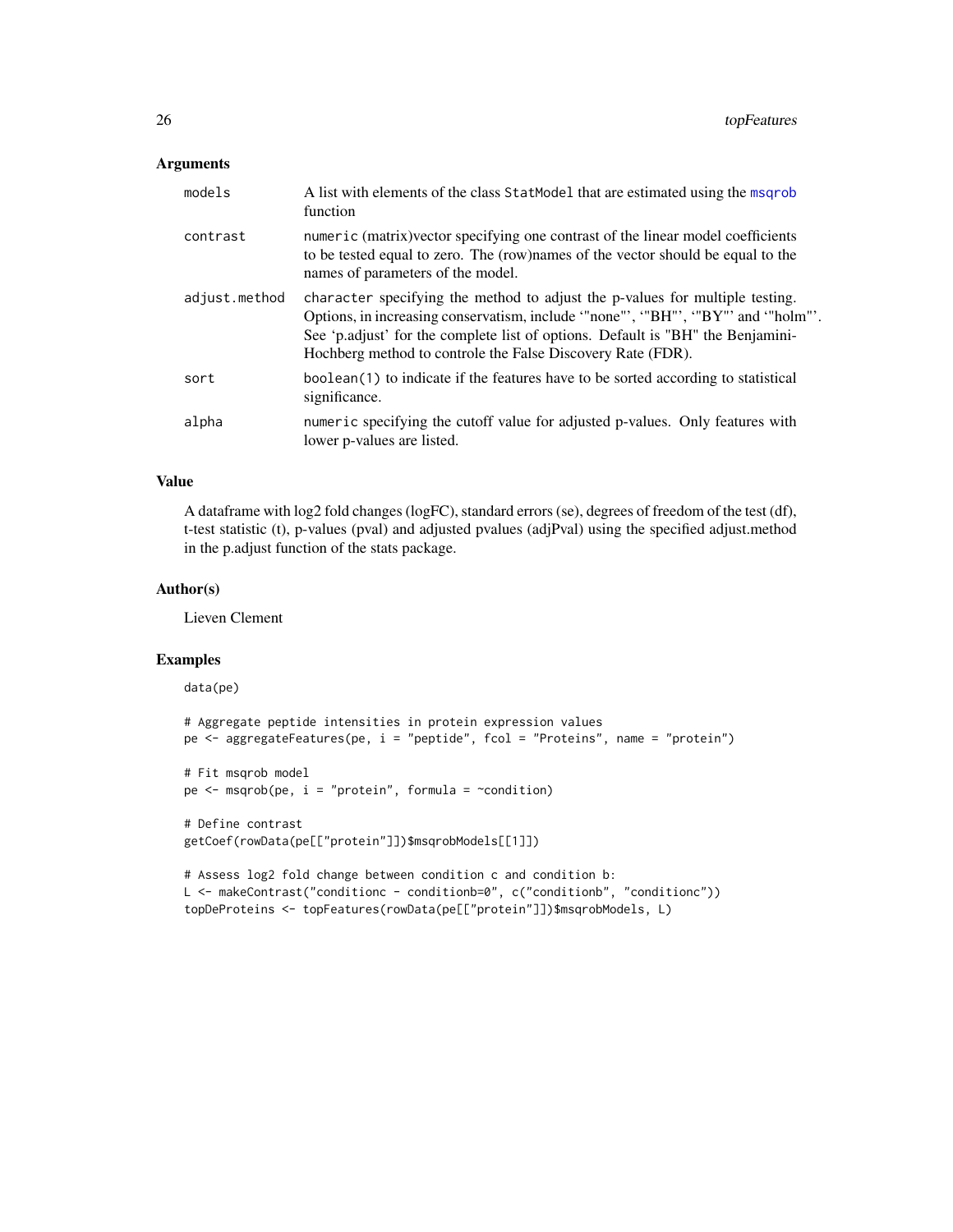# <span id="page-26-0"></span>Index

∗ datasets pe, [22](#page-21-0) .StatModel *(*StatModel-class*)*, [24](#page-23-0) data *(*pe*)*, [22](#page-21-0) getCoef *(*getModel,StatModel-method*)*, [4](#page-3-0) getCoef,StatModel-method *(*getModel,StatModel-method*)*, [4](#page-3-0) getContrast *(*getContrast,StatModel-method*)*, [3](#page-2-0) getContrast,StatModel-method, [3](#page-2-0) getDF *(*getModel,StatModel-method*)*, [4](#page-3-0) getDF,StatModel-method *(*getModel,StatModel-method*)*, [4](#page-3-0) getDfPosterior *(*getModel,StatModel-method*)*, [4](#page-3-0) getDfPosterior,StatModel-method *(*getModel,StatModel-method*)*, [4](#page-3-0) getFitMethod *(*getModel,StatModel-method*)*, [4](#page-3-0) getFitMethod,StatModel-method *(*getModel,StatModel-method*)*, [4](#page-3-0) getModel *(*getModel,StatModel-method*)*, [4](#page-3-0) getModel,StatModel-method, [4](#page-3-0) getSigma *(*getModel,StatModel-method*)*, [4](#page-3-0) getSigma,StatModel-method *(*getModel,StatModel-method*)*, [4](#page-3-0) getSigmaPosterior *(*getModel,StatModel-method*)*, [4](#page-3-0) getSigmaPosterior,StatModel-method *(*getModel,StatModel-method*)*, [4](#page-3-0) getVar *(*getModel,StatModel-method*)*, [4](#page-3-0) getVar,StatModel-method *(*getModel,StatModel-method*)*, [4](#page-3-0) getVarPosterior *(*getModel,StatModel-method*)*, [4](#page-3-0) getVarPosterior,StatModel-method *(*getModel,StatModel-method*)*, [4](#page-3-0)

getVcovUnscaled *(*getModel,StatModel-method*)*, [4](#page-3-0) getVcovUnscaled,StatModel-method *(*getModel,StatModel-method*)*, [4](#page-3-0) hypothesisTest *(*hypothesisTest,SummarizedExperiment-method*)*, [5](#page-4-0) hypothesisTest,QFeatures-method *(*hypothesisTest,SummarizedExperiment-method*)*, [5](#page-4-0) hypothesisTest,SummarizedExperiment-method, [5](#page-4-0) hypothesisTestHurdle *(*hypothesisTest,SummarizedExperiment-method*)*, [5](#page-4-0) hypothesisTestHurdle,QFeatures-method *(*hypothesisTest,SummarizedExperiment-method*)*, [5](#page-4-0) hypothesisTestHurdle,SummarizedExperiment-method *(*hypothesisTest,SummarizedExperiment-method*)*, [5](#page-4-0) makeContrast, [8](#page-7-0) msqrob, *[3](#page-2-0)*, *[26](#page-25-0)* msqrob *(*msqrob,SummarizedExperiment-method*)*, [10](#page-9-0) msqrob,QFeatures-method *(*msqrob,SummarizedExperiment-method*)*, [10](#page-9-0) msqrob,SummarizedExperiment-method, [10](#page-9-0) msqrobAggregate *(*msqrobAggregate,QFeatures-method*)*, [12](#page-11-0) msqrobAggregate,QFeatures-method, [12](#page-11-0) msqrobGlm, [14](#page-13-0) msqrobHurdle *(*msqrobHurdle,SummarizedExperiment-method*)*, [15](#page-14-0)